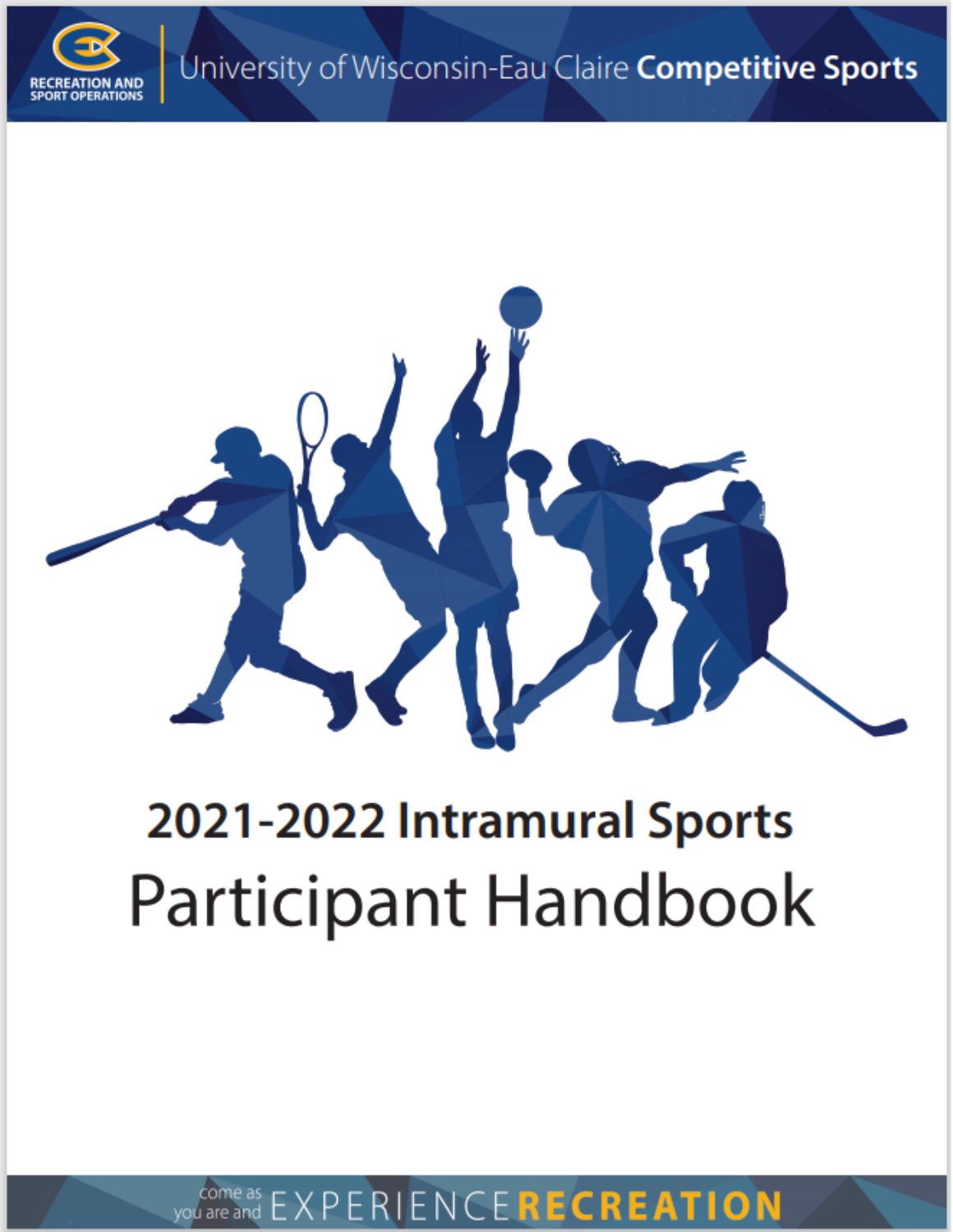# **Table of Contents**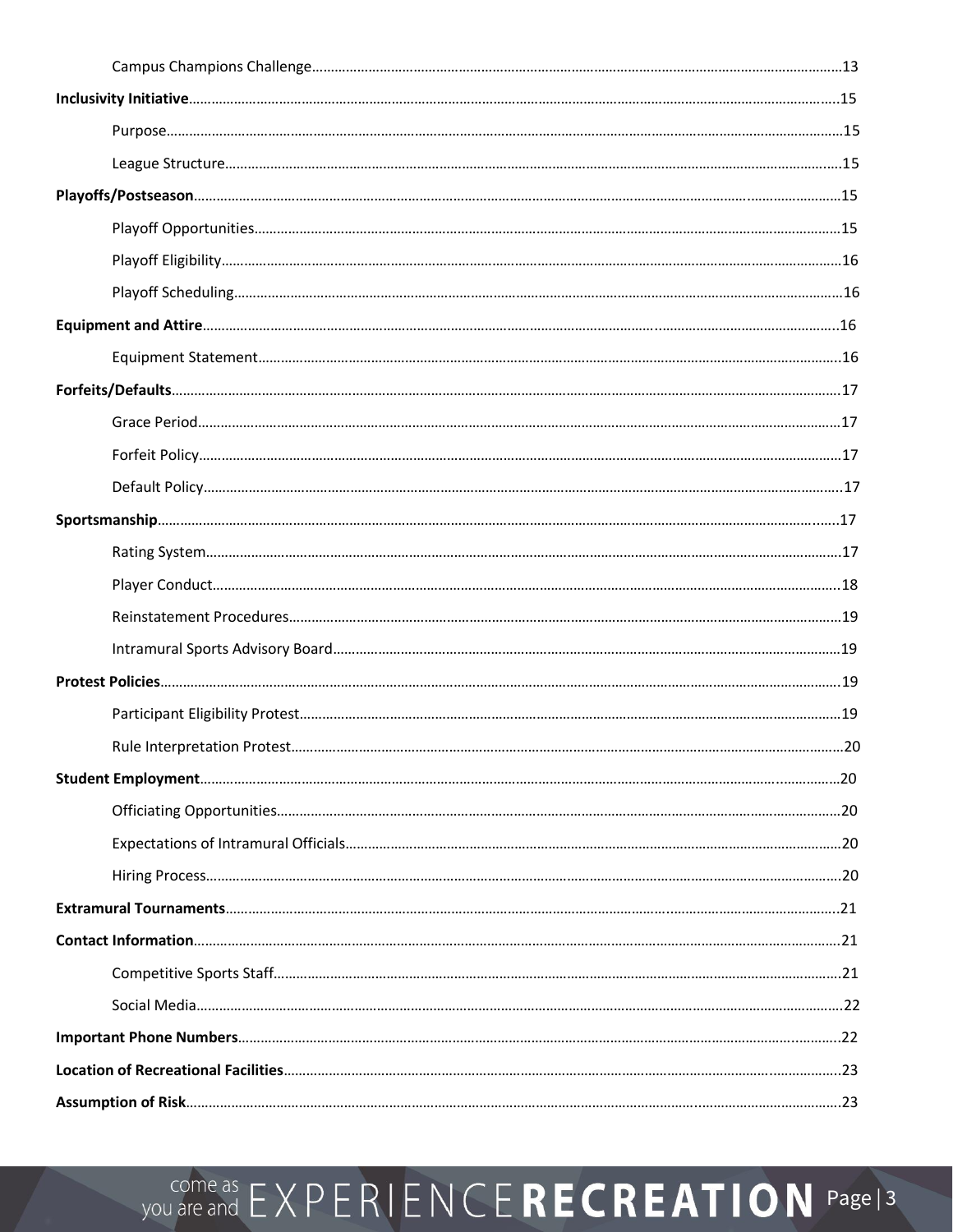## **Program Overview**

## **University of Wisconsin-Eau Claire**

We foster in one another creativity, critical insight, empathy, and intellectual courage, the hallmarks of a transformative liberal education and the foundation for active citizenship and lifelong inquiry.

We fulfill our mission through a pervasive university commitment to provide:

- Rigorous, intentional, and experiential undergraduate liberal education for life and livelihood
- Strong, distinctive professional and graduate programs that build on and strengthen our proud tradition of liberal education.
- Multicultural and international learning experiences for a diverse world.
- Exemplary student-faculty research and scholarship that enhance teaching and learning.
- An inclusive campus community that challenges students to develop their intellectual, personal, cultural, and social competencies.
- Educational opportunities responsive to the needs of our communities, state, region and beyond; and
- Academic leadership in transforming liberal education.

The University offers undergraduate programs and degrees in the arts, humanities, social sciences, health sciences, sciences, select engineering fields, education, nursing, and business. The institution also offers graduate programs related to areas of strength within the institution, including business, education, nursing, human sciences, humanities, and sciences.

## **Division of Enrollment Management**

The mission of the Division of Enrollment Management is to strategically strengthen the competitiveness of UW-Eau Claire in achieving enrollment goals and to collaborate with campus partners to provide information and services to enhance student success. The offices within the Division provide the foundation of support and services for the academic infrastructure throughout the student lifecycle. We are committed to the highest standard of service for our students, colleagues, visitors, and other customers. Staff will serve as role models by practicing exemplary, respectful, and inclusive behaviors in all our interactions.

## **Recreation and Sport Operations Department**

#### MISSION

We provide comprehensive student-centered recreational experiences that support wellness and enhance academic learning.

#### **VISION**

Recreation and Sport Operations is a leader in the advancement of recreation and sport; we educate, inspire, engage, and equip students to be active, healthy, and well in a global society.

### VALUES

Student enrichment | Wellness | Collaboration | Stewardship + Sustainability | Leadership | Inclusiveness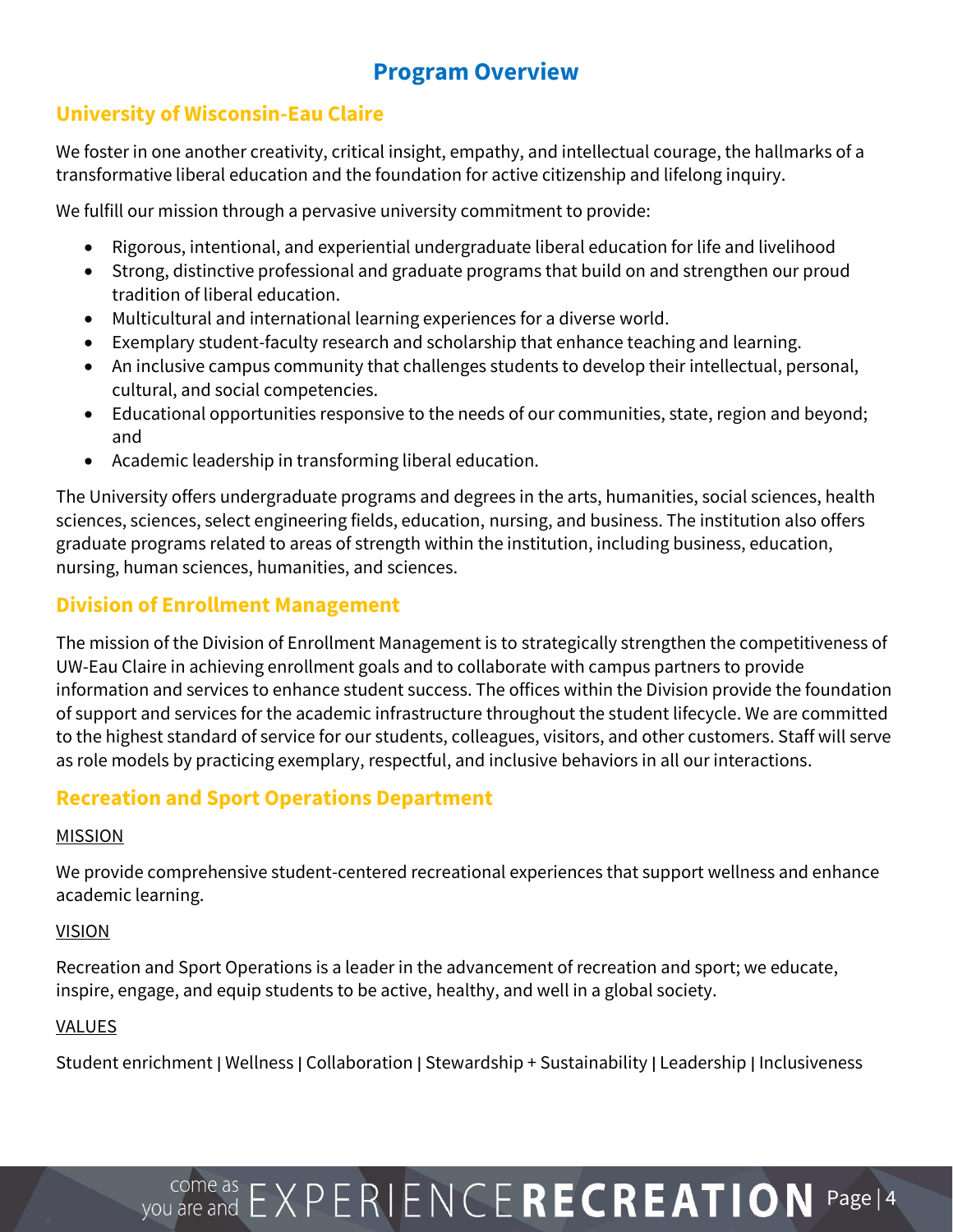#### KEY PERFORMANCE INDICATORS

- GPA
- Participation Numbers
- Retention Freshman to Sophomore Year
- 4-year Graduation Rate

### EQUITY, DIVERSITY, AND INCLUSIVENESS

We respect and appreciate all people. We value the individual differences that make us unique and the similarities that bring us together. Come as you are and EXPERIENCE RECREATION!

#### INDIVIDUALS WITH DISABILITIES

If a disability related accommodation is needed to participate in any of our programs, please contact the Recreation Office at (715) 836-3377.

INCLUSIVE EXCELLENCE PLAN

Recreation and Sport Operations student and professional staff will:

- Support and encourage participation in on-campus opportunities for MENTORING.
- Promote EMPLOYMENT opportunities in a manner that will attract diverse applicants.
- Ensure FACILITY IMPROVEMENTS and new developments are inclusive and welcoming.
- Host diversity TRAINING + PROFESSIONAL DEVELOPMENT throughout the year for student employees and professional staff.

#### STRATEGIC PLAN

**VALUE**: WELLNESS + LEADERSHIP | **GOAL**: PROFESSIONAL DEVELOPMENT

**VALUE**: STUDENT ENRICHMENT | **GOAL**: STUDENT ENGAGEMENT/CONNECTION

**VALUE**: INCLUSIVENESS | **GOAL**: EQUITY, DIVERSITY & INCLUSIVENESS

**VALUE**: SUSTAINABILITY + COLLABORATION | **GOAL**: FACILITIES ENHANCEMENT + COLLABORATION

**VALUE**: STEWARDSHIP | **GOAL**: FISCAL RESPONSIBILITY

RECREATION STUDENT EMPLOYEE LEARNING OUTCOMES

### **RESPECT FOR DIVERSITY**

Students who work for Recreation will be develop an understanding and respect for diversity.

### **PERSONAL WELLNESS**

Students who work for Recreation will learn to balance work, school and personal affairs while maintaining a healthy lifestyle.

#### CRITICAL THINKING

Students who work for Recreation will have opportunities to problem solve, make difficult decisions, and think critically about issues that arise.

# VOU are and  $EXPERIENCERECREATION$  Page | 5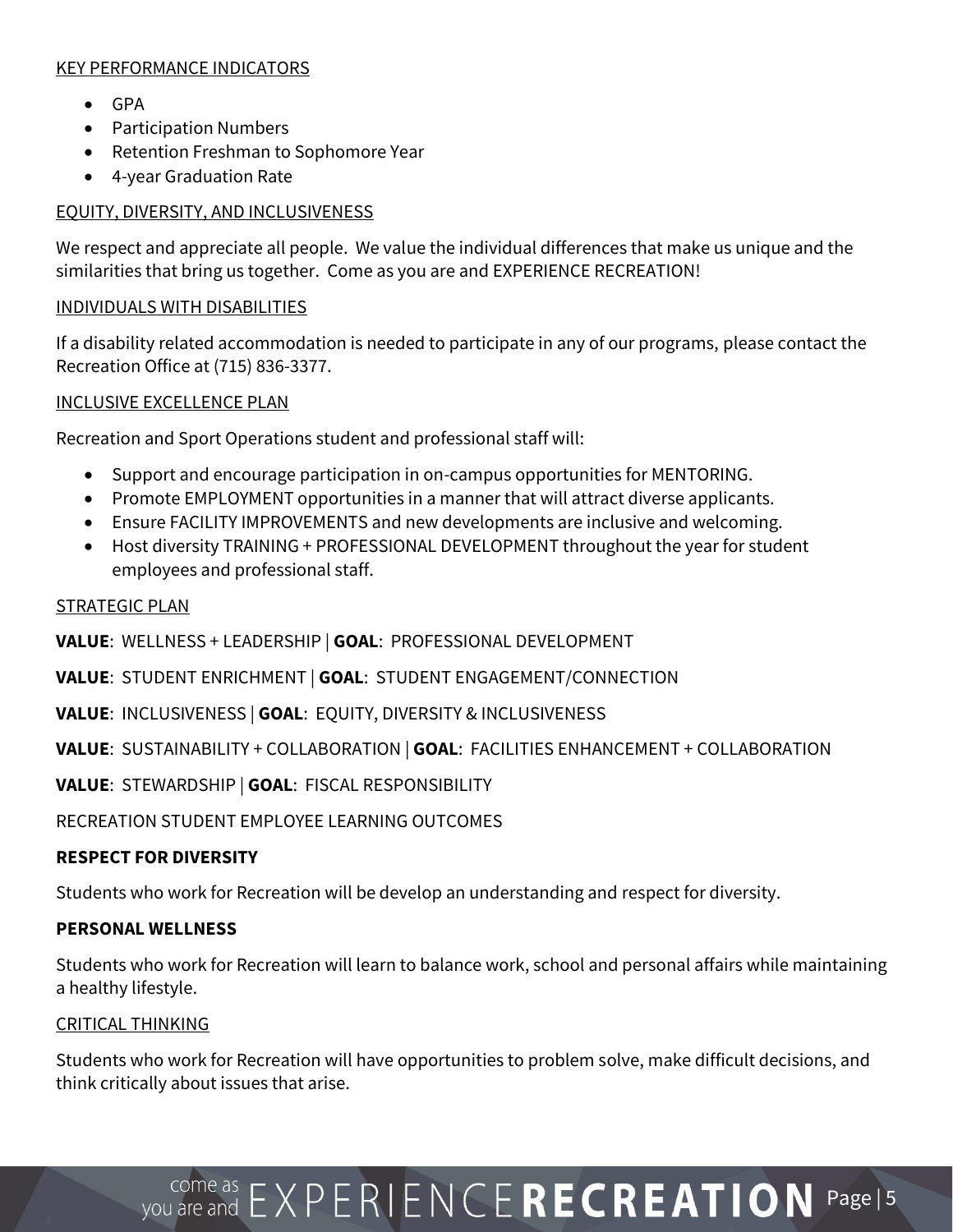#### **ACADEMIC INTEGRATION**

Students who work for Recreation will make meaningful connections between what they are learning in the classroom and how it relates to their employment with Recreation and their professional career after graduation.

#### **LEADERSHIP**

Students who work for Recreation will be given opportunities to develop their leadership skills.

RECREATION PARTICIPANT LEARNING OUTCOMES

#### **CONNECTION**

Students who participate in Recreation programs experience connection with university staff, fellow students, and the UWEC Campus.

#### **INCLUSION**

Students who participate in Recreation programs will feel welcomed, supported, and safe.

#### **WELLNESS**

Students who participate in Recreation programs will experience the positive impact of health and wellness in their lives.

### **Competitive Sports**

The Competitive Sports unit houses three dynamic program offerings designed to engage and accommodate UWEC's dynamic student body. These programs include Club Sports, Intramural Sports, and Esports. Each program area offers unique and impactful opportunities for students and faculty/staff to engage and pursue their desired recreational and sport outlets.

Our Competitive Sports staff will work diligently to provide services and support to ensure an active, communal environment. Please check out all that Competitive Sports has to offer!

### **Intramural Sports**

The Intramural Sports program provides a diverse array of activities for students, faculty, and staff to stay active, create memories, and build friendships through engagement with the university community. All skills levels are welcome.

Intramural sports promote individual and team play in league and tournament formats. Over 60 men's, women's co-rec, and open leagues are offered to students, faculty, and staff who wish to recreate in structured activities. Our staff will strive to further teamwork, respect, fun, and family. Come as you are and EXPERIENCE **Intramurals**!

Structured league play will be offered in a block format with two blocks per semester, four blocks per year. One-day tournaments and special events will be interspersed throughout each semester. The format, offerings, and season length will vary depending upon the activity.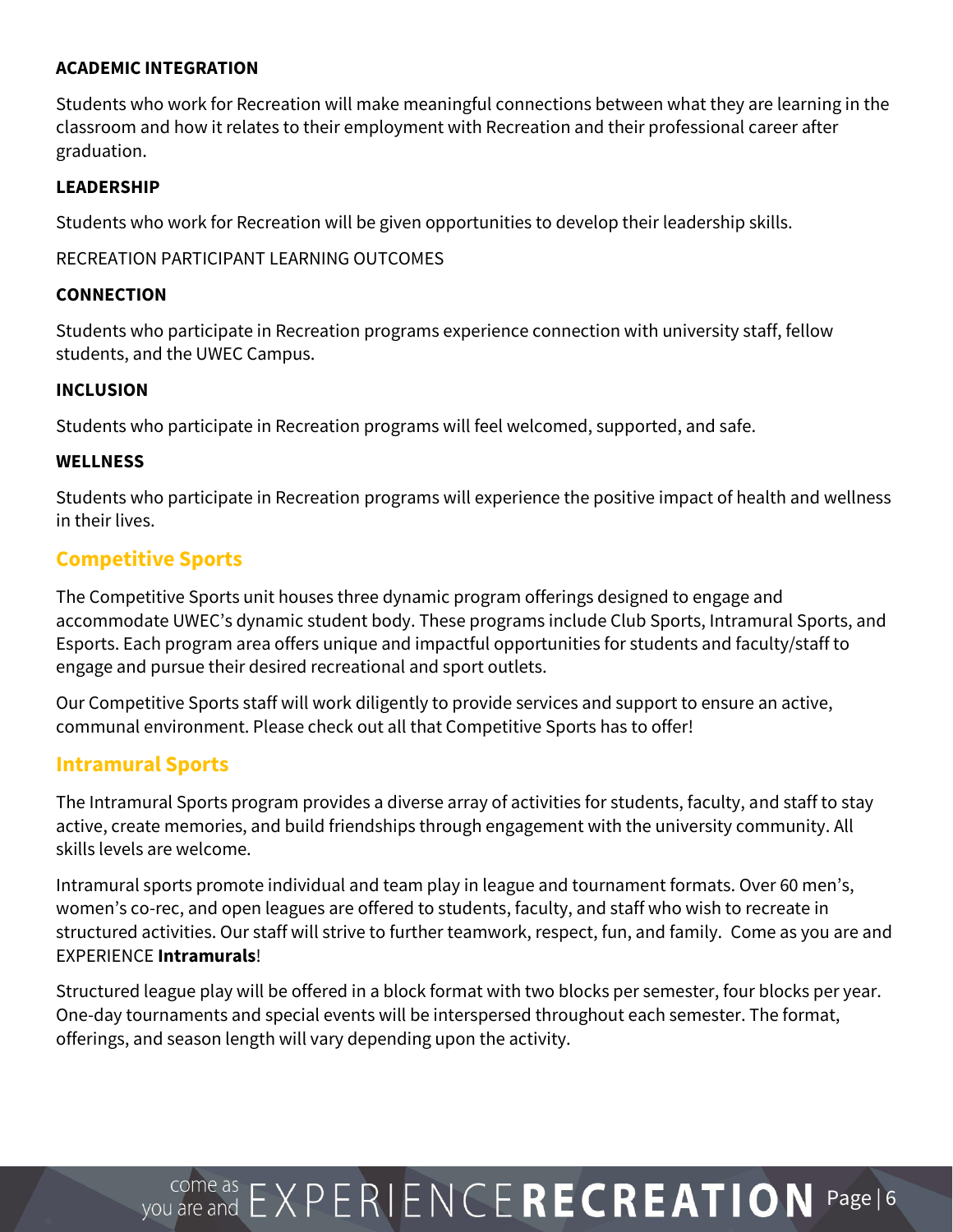# **General Policies**

## **Student Code of Conduct**

University of Wisconsin-Eau Claire students and their actions are subject to the University of Wisconsin-Eau Claire Student Code of Conduct. The Recreation and Sport Operations department and Intramural Sports program will enforce all sections of this code of conduct to ensure that participants feel welcome and enjoy the benefits of a recreational activity. The entire Blugold Student Code of Conduct is available online via the Dean of Students Office. [\(https://www.uwec.edu/kb/article/blugold-student-conduct-code/\)](https://www.uwec.edu/kb/article/blugold-student-conduct-code/)

## **Sport Rules**

Rules and regulations are designed for the safety and protection of participants. By participating in Intramural Sports contests, everyone has agreed to abide by all rules and regulations and is responsible for his/her behavior.

All contests shall be governed by Intramural Sports rules adopted from NIRSA, the NCAA, the NFHS, or amateur rules. Modifications will be made to adjust for risk, space, time, and number constraints. The rules for each sport are made available to all participants and can be found here: [\(https://www.uwec.edu/recreation/competitive-sports/intramural/intramurals-regulations/\)](https://www.uwec.edu/recreation/competitive-sports/intramural/intramurals-regulations/)

The Intramural Sports program reserves the right to institute any rules change and will notify team captains with the changes.

## **Release of Liability**

There are certain risks of injury that are inherent to participation in sports. These types of injuries may be minor or serious and may result from the actions or inactions of the participant or others. Maintenance of physical health and insurance in the event of a physical mishap is recommended while participating. Each participant will be required to sign *a Release of Liability Waiver* prior to participating in any Intramural events. This waiver is included on th[e IMLeagues.com/uwec](https://www.imleagues.com/spa/intramural/f82332387b3e445488425232f198060e/home) registration page. Participation will not be allowed unless the *Release of Liability Waiver* is signed.

## **Model Release**

Also included in the registration process is the model release for all photos taken during intramural events. By agreeing, you waive the rights to all photos you may appear in. Pictures taken throughout the year, including championship photos, may be posted to Intramural and Recreation social media pages and websites and/or other UWEC media outlets.

## **Alcohol and Other Drugs Policy**

The University of Wisconsin System and UW-Eau Claire prohibit the unlawful possession, use, distribution, manufacture or dispensing of illicit drugs and alcohol by students and employees on university property or as part of university activities.

The University of Wisconsin-Eau Claire recognizes alcohol and other drug abuse as a problem prevalent throughout society. This is a matter of concern at an academic institution because it interferes with the activities and education of students and the performance of faculty and staff. The University recognizes college students exercise personal discretion regarding alcohol and drug use. The University of Wisconsin-Eau Claire, consistent with its mission as a public institution of higher education, is committed to providing education about the effects of alcohol and other drugs in a wide variety of settings and formats; assisting

# VOU are and  $EXPERIENCERECREATION$  Page | 7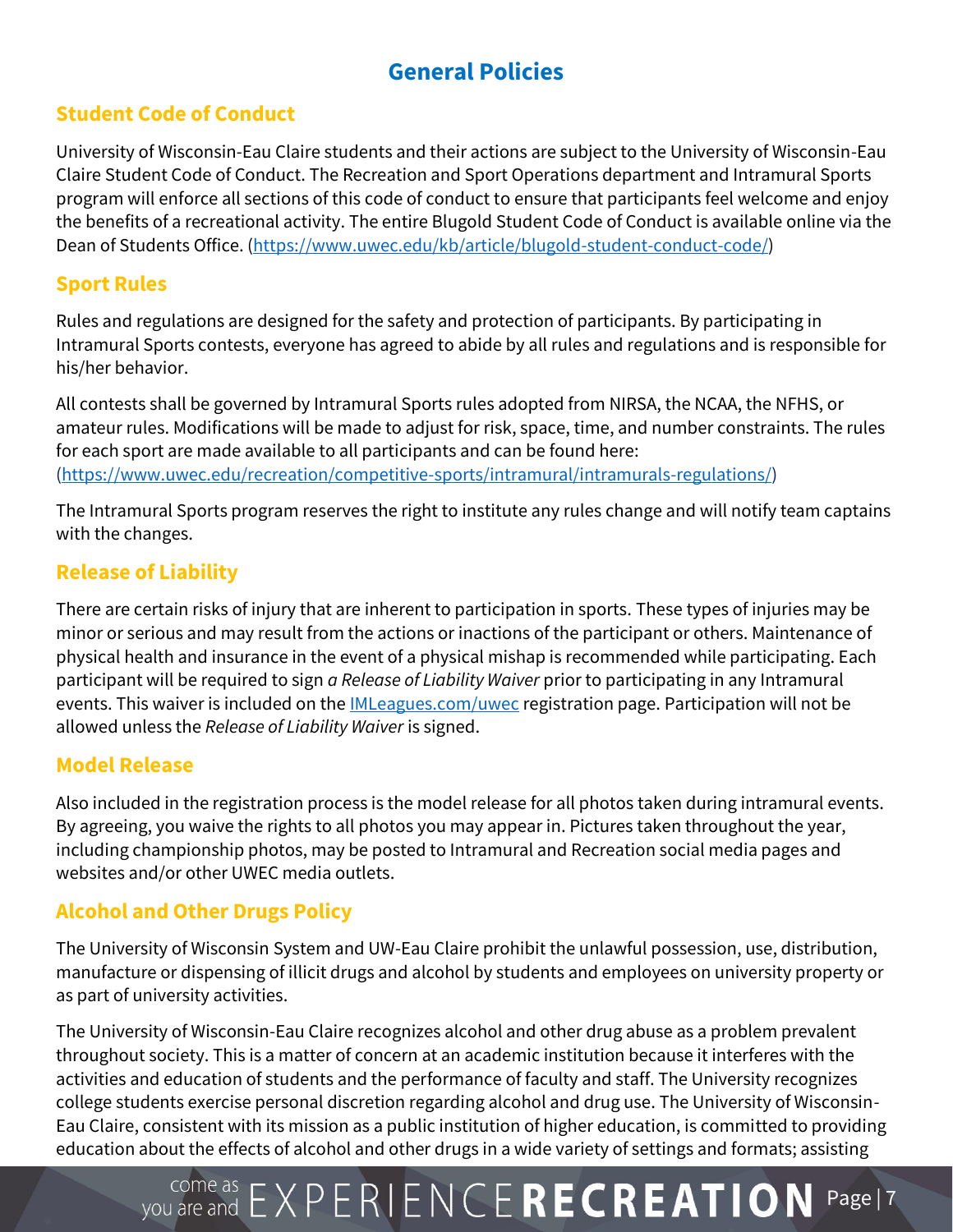individuals who have developed patterns of abuse to find more constructive and healthy lives; and upholding the law. In those circumstances where students, because of patterns of abuse, endanger themselves or others, the University will assist in providing professional help, may require remediation, and may examine the appropriateness of continued enrollment. This commitment is carried out in an environment which is educational and supportive in nature and designed to bring about positive changes in behavior and attitude.

The Intramural Sports program reserves the right to restrict play or eject anyone suspected of being under the influence of drugs or alcohol. Intramural spectators are also obligated to abide by these same rules and the Competitive Sports staff reserves the right to remove these individuals from the venue.

## **Captain's Meetings**

There will be a mandatory captain's meeting held the Sunday night prior to each respective league starting. Captain's meetings will only be required for specified sports. Please check *[imleagues.com/uwec](https://www.imleagues.com/spa/intramural/f82332387b3e445488425232f198060e/home)* for your specific sport to see if your sport requires a captain's meeting.

## **Captains' Terms & Conditions**

- You must verify the eligibility of all players on your team. This includes:
	- o They have a valid Blugold ID and check in with the supervisor.
	- o They are considered eligible.
	- o They are not an ineligible player.
	- o They are not currently suspended.
	- o They are in appropriate playing attire.
	- o If a player is suspected as ineligible at the fields/courts, you may sign an acknowledgement form to allow that player to play with the understanding that the game could be retroactively forfeited.
- You must understand the sportsmanship policy, here are the major points:
	- o To play in the playoffs, your team must have a Sportsmanship rating of a "4" or higher.
	- o Once in the playoffs, your rating must remain at a "4" or above to advance.
	- o Your sportsmanship rating takes many things into account, including the following:
		- Player actions
		- Fan actions
		- Coach actions
		- Trash left behind
	- o Sportsmanship ratings are determined by the officials during the game, the supervisors at the complex, and it is reviewed by the Competitive Sports office after the games. Sportsmanship ratings are subject to change up until the end of the regular season.
- You must understand the forfeit and default policy. You can read the entire policy in this handbook or read the major points:
	- o If your team does not show up to its scheduled regular season competition and does not contact the Competitive Sports office during office hours, your team will receive a "2" sportsmanship rating.
	- o If you would like to Default a game, you must contact the Competitive Sports Office by 3pm the day of the game (or 12pm on Friday for weekend competitions) to inform them you will not be playing. Doing so will give your team a "4" sportsmanship rating.
	- o If you call to Default your game after 3pm, your team will forfeit the competition, and receive a "3" sportsmanship rating.

# $P$  come as  $E$   $\times$   $P$   $E$   $R$   $I$   $E$   $N$   $C$   $E$   $R$   $E$   $C$   $R$   $E$   $A$   $T$   $I$   $O$   $N$   $P$ age  $|8$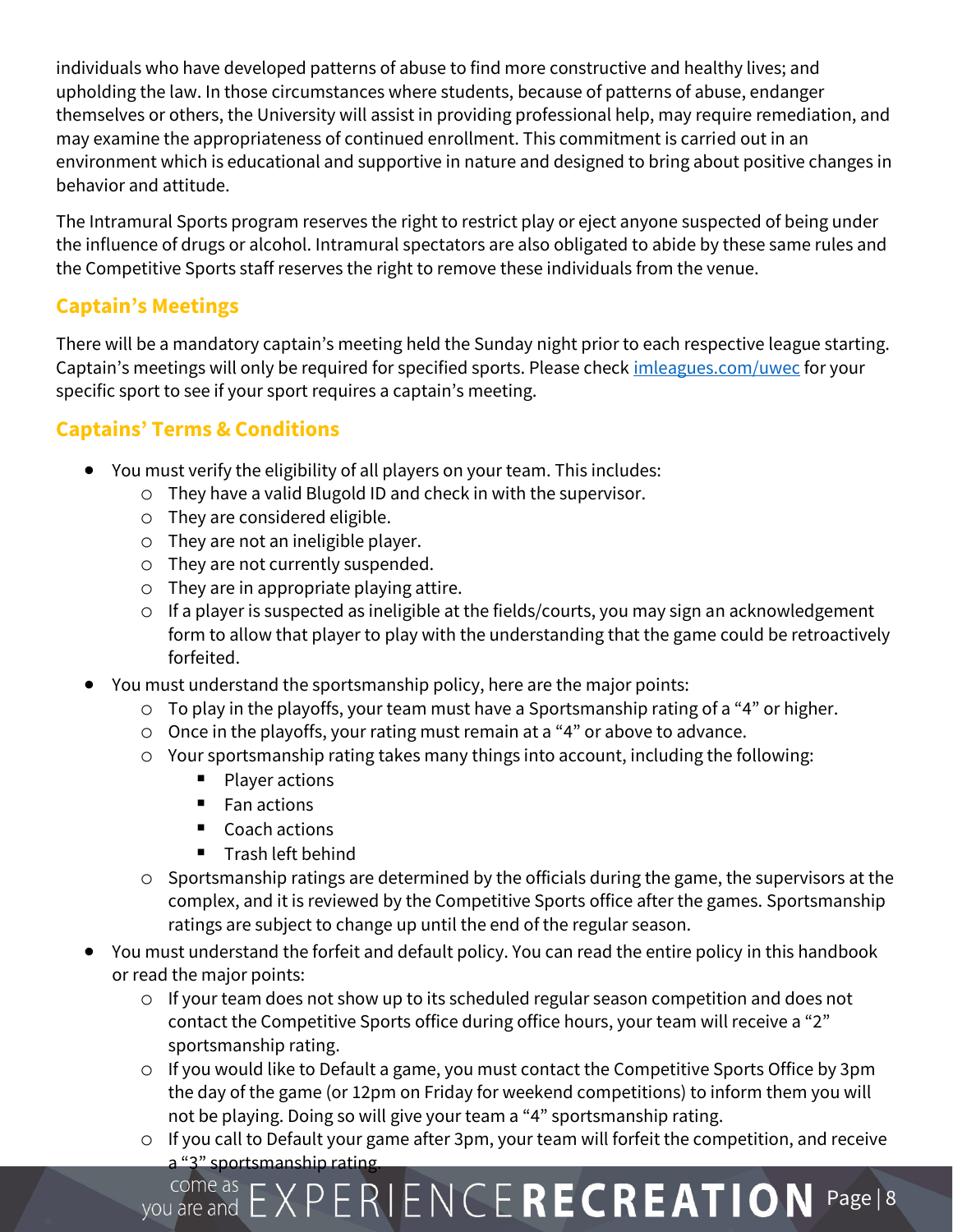- After registration closes, you cannot play on another team in the same division. Please confirm with your team members. If you are unable to field a team, you will not be able to play the intramural sport for this season, and you must remain on this unfilled team for the duration of the season.
- All alcohol, drugs, and other banned substances are strictly prohibited from intramural competition

# **Eligibility**

## **Eligibility Statement**

Each participant is responsible for their own eligibility. Furthermore, each team captain is responsible for the eligibility of their team members. Inquiring about eligibility in advance of contests prevents the delays and potential protest(s). The Competitive Sports staff will check the eligibility of participants if an opposing captain lodges a protest. The Competitive Sports staff reserves the right to put into immediate effect any rule changes or modifications regarding eligibility. The Competitive Sports staff reserves the right to handle eligibility violations without formal protest.

## **Who Is Eligible?**

- All active and enrolled students at the University of Wisconsin-Eau Claire and University of Wisconsin-Eau Claire Barron County are eligible. If it is passed the day fees are due, students must have paid their active fees to remain eligible.
- CVTC students, regardless of residency, are eligible to compete in Intramural Sports only with purchase on an Inter-Institutional Agreement Card (IIA) from the CVTC cashier's window. CVTC student must then present the card to the Hilltop Recreation Office to be added onto their team's IMLeagues roster prior to participation.
- Current faculty/staff members at the University of Wisconsin-Eau Claire and University of Wisconsin-Eau Claire Barron County.
- Spouses of faculty/staff members are eligible with the purchase of a valid gym membership and must present their Blugold ID to participate.

## **Who Is Ineligible?**

- Individuals who are not current, actively enrolled students at the University of Wisconsin-Eau Claire or University of Wisconsin-Eau Claire Barron County
- Unaffiliated faculty/staff members

come as

- If it is after the student fees deadline and an individual has not paid their fees, they are ineligible.
	- $\circ$  If the captain/player believes there is a mistake, the player in question AND the captain can sign a form acknowledging the potential forfeit if the player is ineligible.
		- If confirmed, the Competitive Sports Office will email the captain & player the next day outlining the player does not have membership, provide Membership Services contact, and apply a forfeit ("3" Sportsmanship rating).
- If a player has been suspended for an ejection or other misconduct within Recreation and Sport Operations, they are ineligible.
	- o If a player is suspended, the Competitive Sports Office will email the player and their captain(s) to alert them of the suspension as soon as it happens. Once the player meets with the Competitive Sports Coordinator, their captain(s) will be alerted of when the individual becomes eligible again.

you are and  $EXPERIENCERECREATION$  Page | 9

 $\circ$  If a suspended player plays, the team receives a "1" Sportsmanship rating If a player is attempting to play for multiple teams in the same division, they are ineligible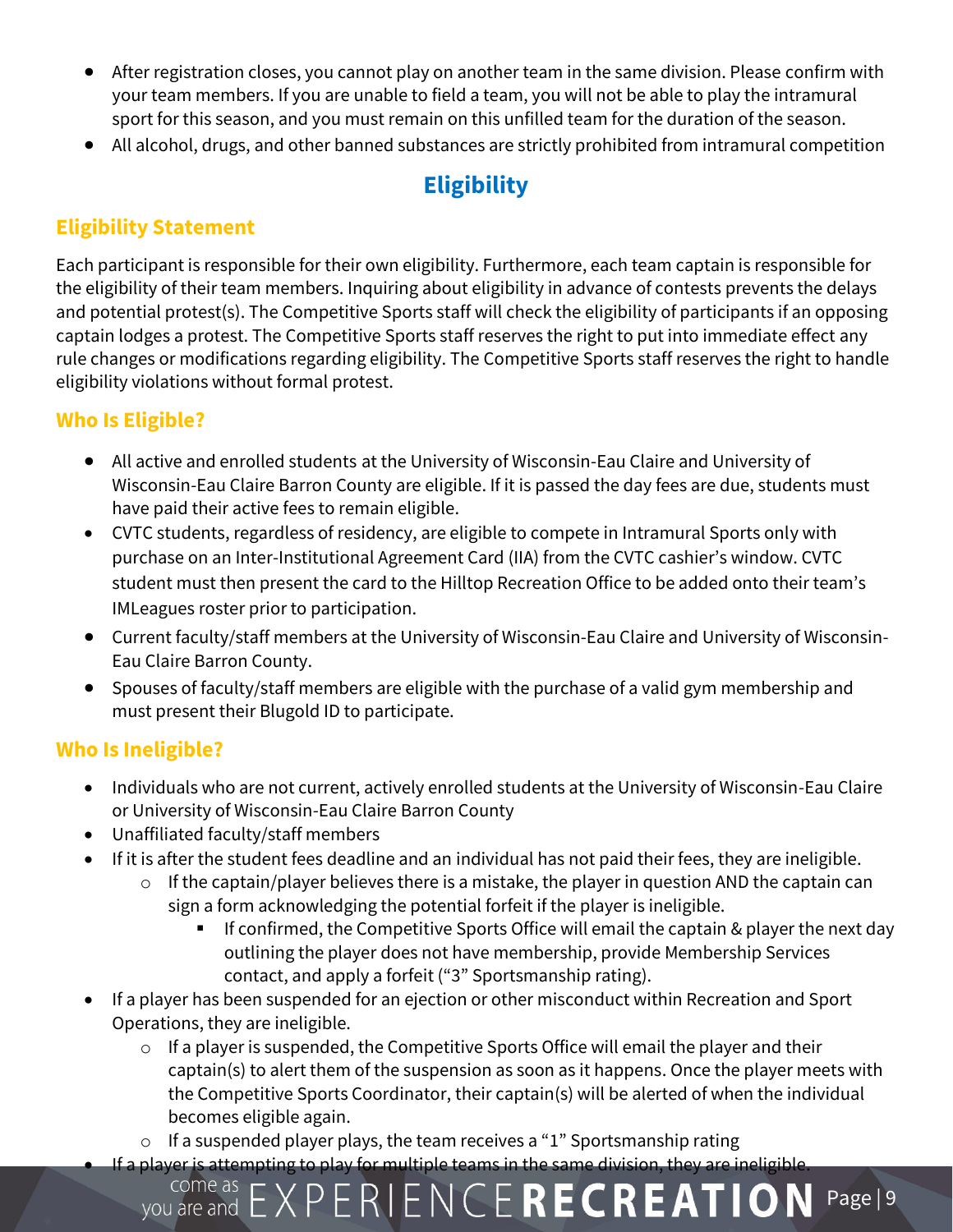- If a player has not properly checked in and is discovered to be playing and/or have played, they are ineligible.
- If an individual appears on an intercollegiate squad list for more than three (3) weeks, they are ineligible for the related sport(s) during that academic year.
- If an individual appears on an intercollegiate squad list for four (4) or more years, they are ineligible for one (1) full academic year following the final academic year they were listed on the squad list.
- If an individual played a sport professionally, they are ineligible for five (5) academic years following their last year as a professional.
- If an ineligible player (that is not suspended) plays, they are ejected as soon as they are identified. The game continues as normal. The next day, the forfeit procedure takes place.
	- o For the first offence, the team will receive a "3" Sportsmanship rating
	- o For the second offence, the team will be removed from the league

## **Dual Enrollment**

Students that are dual enrolled at UWEC and another institution are eligible to play ONLY if they meet one of the eligibility requirements.

## **ID POLICY**

## **NO BLUGOLD ID=NO PLAY. NO EXCEPTIONS.**

All participants must present their current, valid Blugold ID card to the Competitive Sports staff prior to participation in every contest. Other forms of ID will not be accepted including driver's licenses, class schedules, bank account statements, etc. The photo on the card must be easily discernible. ID's without easily viewable photos will not be accepted.

If an individual loses their Blugold ID card and cannot replace it before a contest, they may contact the Competitive Sports office before 3pm on the day of their game to be granted an exception for that night. This exception may only be used once by an individual.

## **Assumed Names (Lying About Identity)**

Anyone participating or attempting to participate using another person's ID or information will be suspended from intramurals indefinitely, have that ID confiscated, and may be reported to the Dean of Students.

## **Intercollegiate Athletes Eligibility**

- Varsity Athletes
	- o Any individual who is or has been a member of the current varsity squad at an NCAA institution for more than three (3) weeks is not eligible to compete for related sports during said academic year.
	- $\circ$  Any individual who was a member of a varsity squad at an NCAA institution for four (4) or more years is not eligible to compete for related sports for one (1) full academic year following the final academic year they were listed on the squad roster.
	- o Included in these rules are redshirt and practice team athletes.
- Junior or Community College Participants
	- o Junior or community college transfer students in their first year at UWEC, who competed at their previous schools on the varsity squad, must enter the Competitive Division for their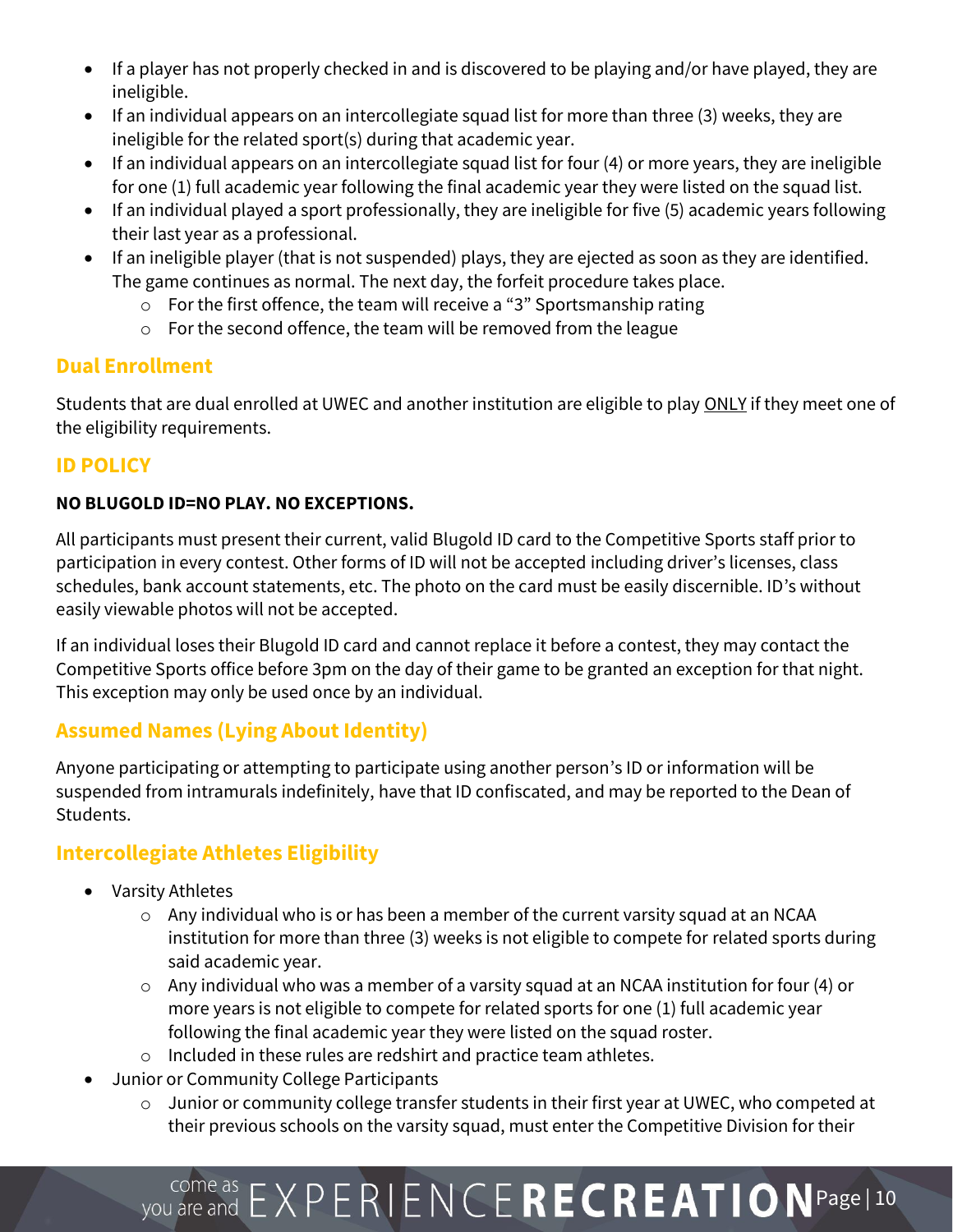related sport if one exists. Teams are limited to two first year junior or community college participants.

## **Club Sport Member Eligibility**

Teams are limited to two (2) Club Sport participants in their similar or related sport(s). Teams with Club Sport participants must enter the Competitive Division if one exists. The official club roster from the current academic year will be used. A club player is defined as an individual who signed the Club Sports waiver, and/or paid the club dues in the current academic year, and/or is listed on the official club roster through Blugold Connect.

# **Registration**

## **Online Registration - IMLeagues**

All Intramural participants must create an account on **IMLeagues.com/uwec**. You will be routed through the [recservices.uwec.edu](https://recservices.uwec.edu/) user portal as part of the sign-in process. The following are the steps involved in entering an intramural event:

- 1. Team captains must create an account through www.imleagues.com using their UWEC credentials.
- 2. The captain will then choose the sport that he/she wants to participate in through the Intramural Sports calendar of events found under the University of Wisconsin-Eau Claire tab.
- 3. Captains will choose the league they wish to compete in and select their division time.
- 4. Captains will click the "Create Team" button and input the necessary information.
- 5. By accepting the online waiver, participants agree to Intramural Sports policies
- 6. Captains and teammates may have to complete and pass a short online quiz (depending on the sport).
- 7. Sign-ups are on a first come, first serve basis. The earlier a team signs up, the more choices available for playing times. On occasion, if facilities and/or time are limited, only a pre-determined number of teams will be accepted. Teams who sign up after all available divisions are filled may join the Waitlist. Waitlist teams will be contacted if availability occurs.

## **Team Name Policy**

A team name that promotes intolerance, degrades a racial/ethnic/gender/religious group, infers an explicit sexual reference or promotes destructive behavior, is considered disrespectful to University members and the University community at large. The name will be deemed inappropriate by the Competitive Sports staff and be modified accordingly.

## **Adding Participants to A Team**

All participants must be added to the team roster on IMLeagues before they can participate. Participants can be added at the fields/courts by a staff member if needed.

- 1. On the team homepage, click "Team Options" then "Add Players".
- 2. Search for participants' names.
- 3. Click "Add" next to the respective participant(s) desired for the team. (Note: all participants must first register a[t www.imleagues.com/uwec](https://www.imleagues.com/spa/intramural/f82332387b3e445488425232f198060e/home) before they can be added)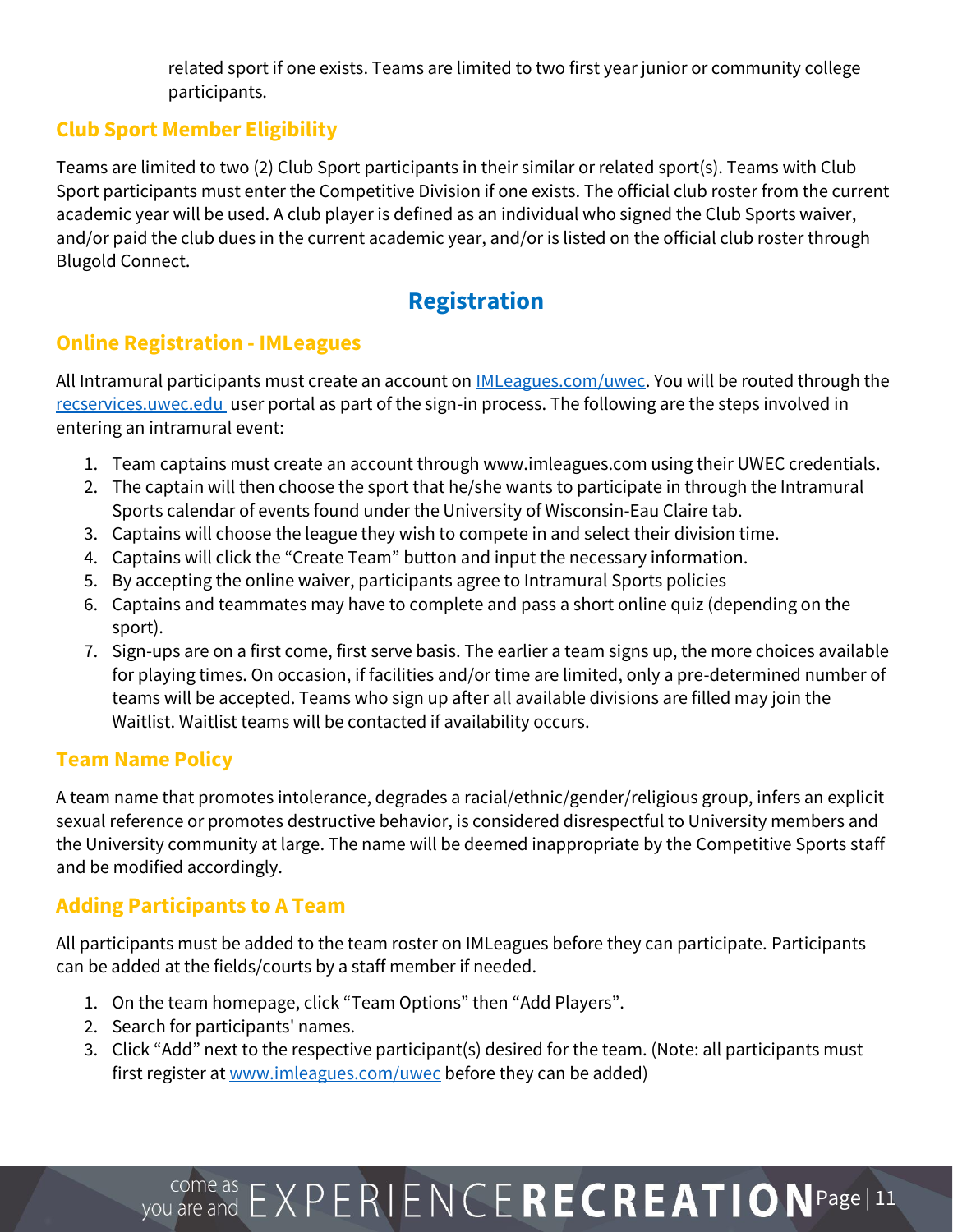## **Fees**

Most team registrations will require the payment of a team fee. All fees will be processed on [imleagues.com/uwec](https://www.imleagues.com/spa/intramural/f82332387b3e445488425232f198060e/home) at the time of registration unless otherwise noted. A valid credit card is needed to complete the purchase of a team fee. Fees will vary by activity. Circumstances may permit that fees are collected by an outside venue (i.e. bowling alley, golf course, etc.).

## **Free Agents**

For programming purposes, the Intramural Sports program requires complete teams to begin play. Any person wishing to participate, but who is unable to create a team of their own, should follow these steps to become a Free Agent:

- 1. Sign up on the Free Agent list in the given sport on IMLeagues to be contacted by a team needing additional participants. Please include your name, phone number, email, days available to play and what division(s) you are qualified to play in.
- 2. Sometimes, there are enough interested Free Agents that they are combined into their own team. If this is the case, you will be contacted.
- 3. Team captains can select "Free Agents Wanted" if they need more participants.
- 4. Joining as a Free Agent does not guarantee that you will be placed on a team. It is in your best interest to reach out to team captains throughout the registration period.

## **Participation Guidelines**

For any one sport, a participant can participate on a maximum of four (4) teams per league (i.e. men's, women's, co-rec, & open). After checking in for the allotted number of teams, that player may not play for another team. When Competitive and Recreational divisions are offered for the same league, individuals may only play in one. Once a participant checks in on a fifth team illegally, they are suspended indefinitely from all further intramural competition, and all games played illegally by the offending team are forfeited. Participants must be added to the team roster on IMLeagues during the regular season.

## **Rosters**

Teams may not exceed the applicable roster limit for each activity – which is normally twice the amount needed to field a full team. Once a player has been checked in to a contest, they are locked to that roster for the remainder of the season and cannot be removed. Players may only be added over the roster limit if another player already on the roster has yet to check into a game and, therefore, can be removed. All roster adjustments and determinations will be completed by the Competitive Sports office. In the event a player is added illegally, the following will occur:

- First Offence: Last player(s) added is removed from the roster and team receives a retroactive forfeit loss and a three (3) sportsmanship rating.
- Second Offence: Team is removed from the league

## **Levels of Competition**

Team captains are responsible for selecting the appropriate level of competition if there are multiple. However, the Intramural Sports program reserves the right to place teams in any division in the post-season tournament or combine leagues/divisions. The Competitive Sports Coordinator has the authority to establish special rulings whenever deemed necessary.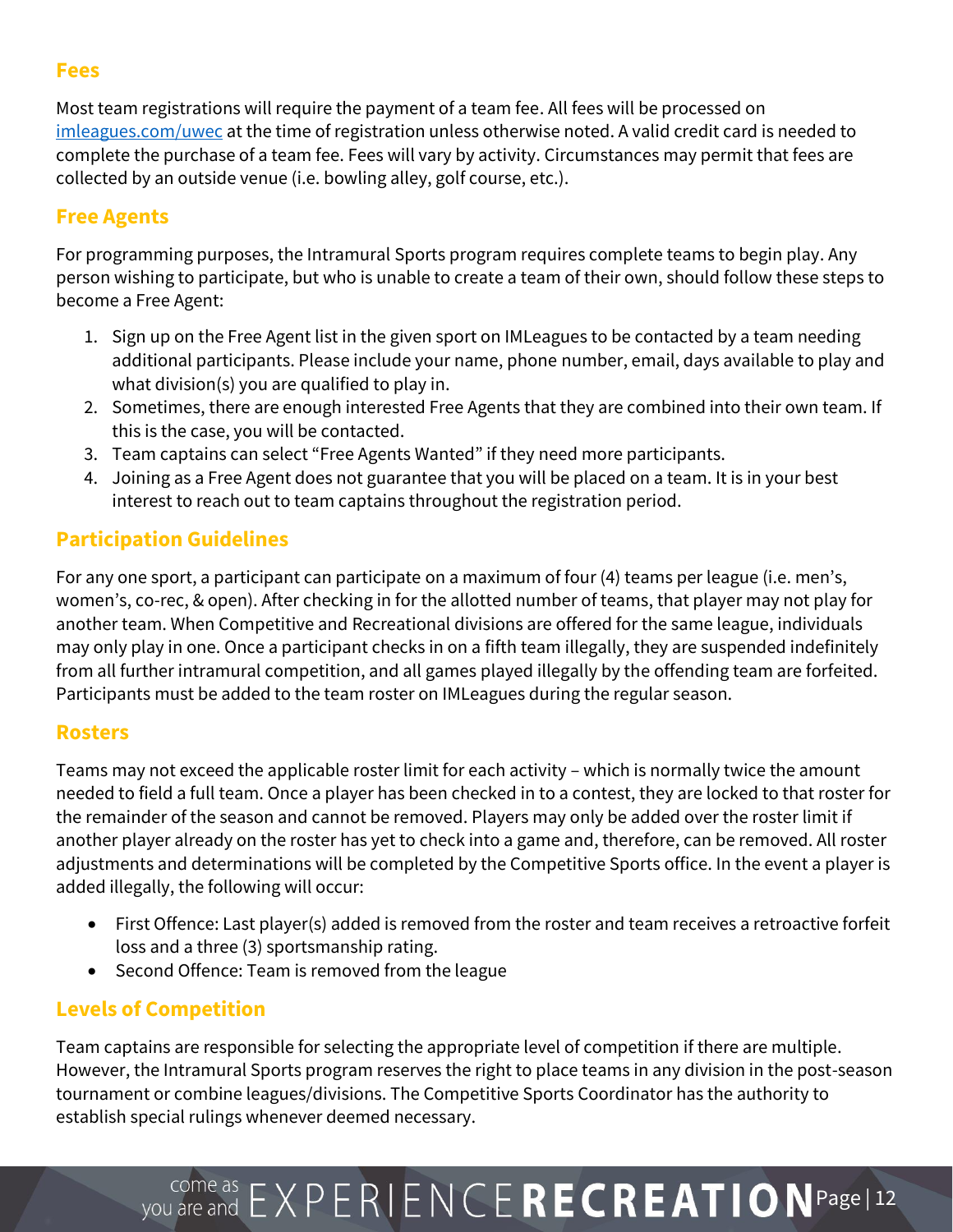## **Leagues**

- Men's/Open
- Women's
- Co-Rec Specific male to female ratio rules may apply to each sport [see sport specific rules](https://www.uwec.edu/recreation/competitive-sports/intramural/intramurals-regulations/)
- Open No gender requirements or restrictions
- Competitive For the higher skilled and competitive teams/individuals. This level, if offered, is appropriate for teams with most participants having played that sports in an organized setting (i.e. high school leagues, city leagues, etc.)
- Recreational For the more recreational and average skilled competitors. This level is appropriate for those participants with a "just for the fun of it" approach.

*The Competitive Sports office reserves the right to combine leagues and divisions in the event there are not enough teams to fill a designated division or league.* 

The University of Wisconsin-Eau Claire is a member of the National Intramural and Recreational Sports Association (NIRSA). NIRSA's Statement for Equity, Diversity, and Inclusion is located [here.](https://nirsa.net/nirsa/wp-content/uploads/nirsa-equity-diversity-inclusion-resource-guide-for-campus-recreation.pdf)

## **Campus Champions Challenge**

## **ELIGIBILITY**

All University of Wisconsin-Eau Claire students, faculty, and staff who meet Intramural Sports eligibility requirements are permitted to compete.

## **ENTRY INFORMATION**

- Campus Champions Challenge (CCC) Entries
	- o All teams and/or individuals who register for an Intramural Sport at least twice on IMLeagues are automatically entered in the CCC
	- o Teams can be comprised of students representing residence halls, fraternities, sororities, departments, or other student organizations. Students can also be organized independently (teams not associated with any of the previously mentioned groups). Faculty and staff of the university are also eligible to enter the competition. They can form faculty/staff or department teams or join student teams.
	- o Entries are available to Men's, Women's, Co-Rec, and Open teams.
	- o **All teams participating for the CCC must enter each sport under the same name to accumulate points**. Teams are responsible for contacting the Competitive Sports Office to verify any updates, changes, or additions pertaining to the CCC
		- Exception: If a team enters two or more teams in an intramural event, they can distinguish between the teams by using numbers (1, 2, 3, etc.), letters (A, B, C, etc.) or colors (gold, green, etc.).
	- o The overall roster total of the team across all registered sports should not exceed 20 different individuals
- Entry in Intramural Competition
	- o A CCC team may enter as many teams/individuals as they would like for each league or tournament sport, individual sport, and dual sport.

## **POINT SYSTEM**

• Participation Points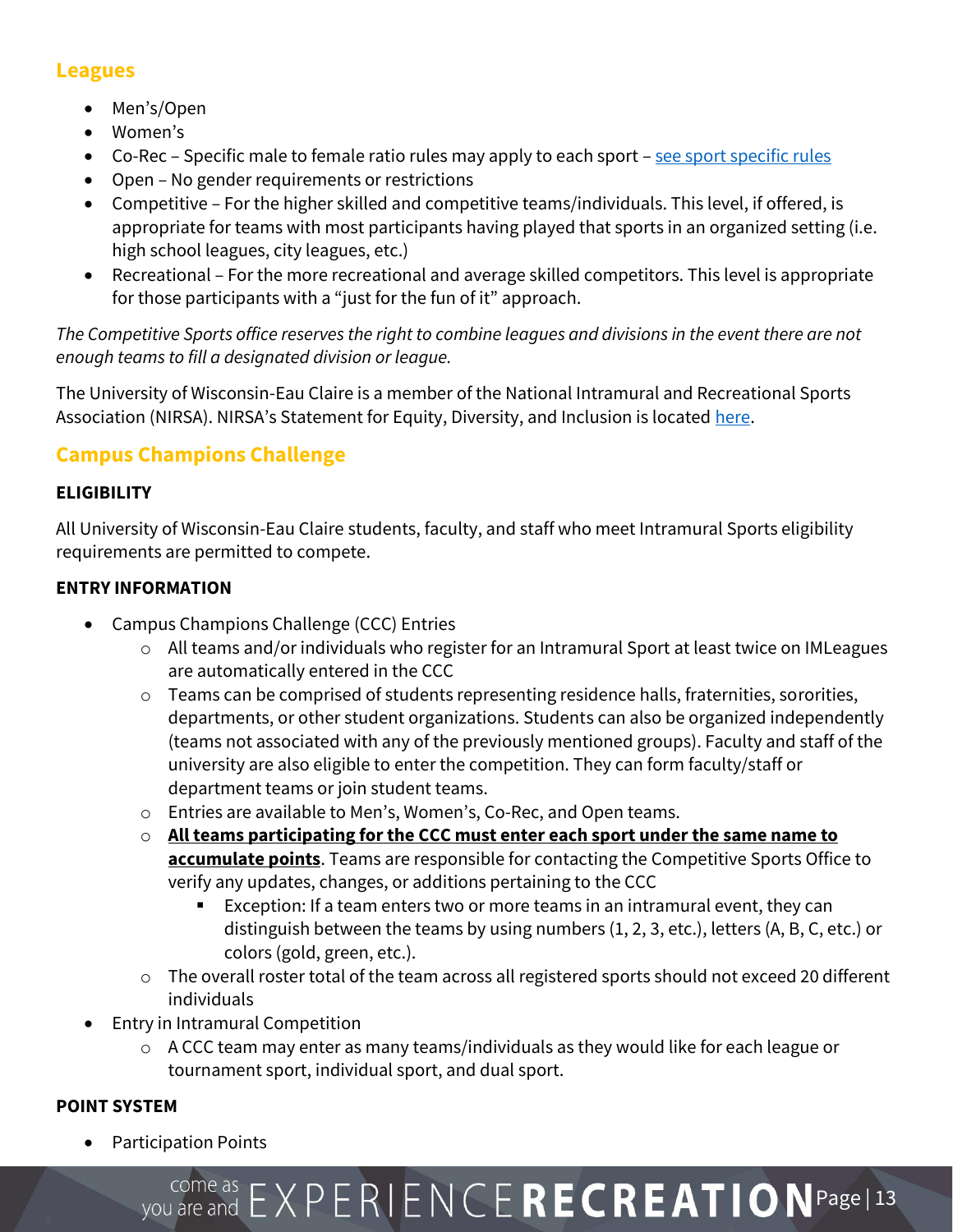- o A team will receive 50 participation points for each team entered in a team sport.
- o A team will receive 25 points for each individual entered in an individual or dual sport.
- Bonus Points
	- o Bonus points are awarded to both teams and individuals that place in the top eight in postseason or tournament play for leagues
		- Note: In sports where Competitive and Recreational leagues are offered, only the Competitive division offers postseason play
	- $\circ$  If a team has more than one team in a league, bonus points will only be awarded to the team that advances the farthest.
		- Note: All teams will still receive full participation points.
	- $\circ$  In individual and dual sport league competition with postseason play, all individuals representing a team are eligible for bonus points.

| <b>Team Sports Bonus Points</b> |     |  |
|---------------------------------|-----|--|
| 1 st                            | 100 |  |
| $\mathcal{D}$ nd                |     |  |
| $3^{\text{rd}} - 4^{\text{th}}$ |     |  |
| $5th - 8th$                     | 55  |  |

| <b>Individual/Dual Sports Bonus Points</b> |    |  |
|--------------------------------------------|----|--|
| 1 st                                       | 30 |  |
| $\mathcal{D}$ nd                           |    |  |
| $3^{\text{rd}} - 4^{\text{th}}$            |    |  |
| $5th-8th$                                  |    |  |

- Point Deductions
	- o All teams and individuals entered by a team are eligible for point deductions.
	- o Forfeits
		- A team will lose 25 points for each forfeit in a team sport.
		- A team will lose 10 points for each forfeit in an individual/dual sport.
	- o Defaults
		- Defaults do not result in the loss of points if proper notification is given to the Competitive Sports Office

### **SCOREKEEPING**

- Point totals will be tallied at the end of each sport. They will be kept in a database and entered by the Competitive Sports staff. Scores will be posted at mid-semester and at the end of each semester.
- Signs will be posted on the Competitive Sports bulletin boards in Hilltop/McPhee and on the Intramural Sports webpage under the Campus Champions Challenge link.

### **AWARDS**

- Winners from all four divisions will receive special T-shirts or a special trophy personalized with the team's name.
- The Competitive Sports office and representatives of each team will determine the design and color of the shirts. Shirts will be ordered at the end of the spring semester and may be picked up by the team captain or team members throughout the summer or when school commences in the fall.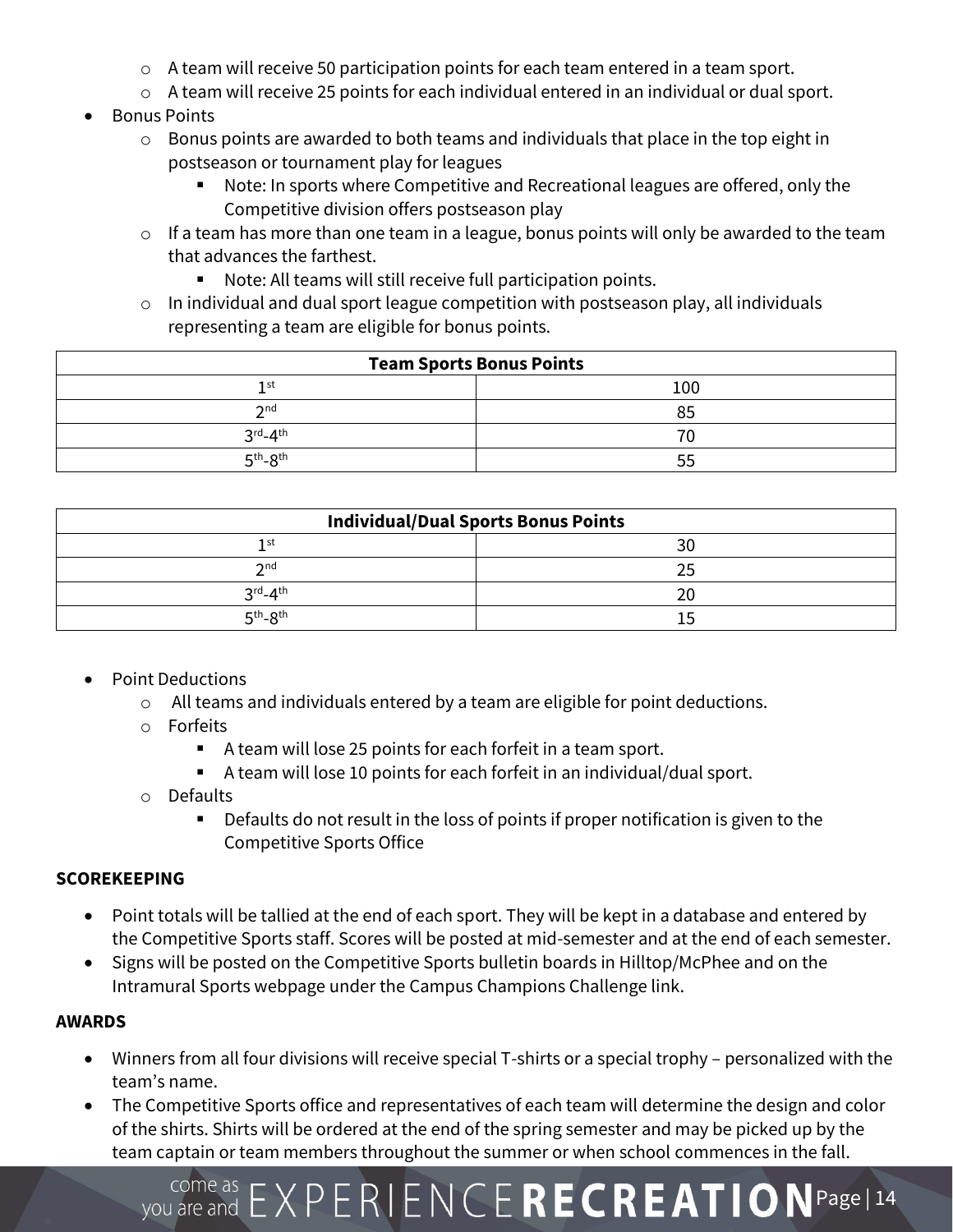# **Inclusivity Initiative**

### **Purpose**

In conjunction with the Gender & Sexuality Resource Center (GSRC) on campus – the Intramural Sports program further updated its participation structure in the Summer of 2021 to enhance community inclusion. Intramural activities will offer the following categories:

### **League Structure**

#### **OPEN**

This category welcomes all individuals to participate. There are no gender specifications or requirements, and teams may be comprised of any combination of people.

#### **MEN'S/OPEN**

Men, Women, Two-Spirit People, Gender Non-Conforming People, Non-Binary People.

#### **WOMEN**

Women, Two-Spirit People, Gender Non-Conforming People, Non-Binary People.

### **CO-REC**

Men, Women, Two-Spirit People, Gender Non-Conforming People, Non-Binary People. This category welcomes all individuals to participate regardless of gender however, self-identifying male/female player ratios will apply.

For the purposes of our program, the terms 'men' and 'women' are inclusive of two-spirit people, trans people, gender non-conforming people and non-binary people of our community. We have trained our staff to understand gender as a spectrum and encourage individuals to self-select where they feel they belong within the participation structure. Depending on each individual sport and/or its popularity, not all team categories may be offered.

## **Playoffs/Postseason**

## **Playoff Opportunities**

All teams who competed in regular season play and maintained a sportsmanship rating of "4" or better are eligible for post-season play. Post-season tournaments are typically single elimination. The winners of each respective bracket will be crowned tournament champions. The playoffs will use the best-worst method of seeding whenever possible. All teams must maintain a "4" sportsmanship rating or above each game during the playoffs to continue with the playoffs. Playoff seeding will be determined by:

- 1. Win Percentage
- 2. Head-to-Head
- 3. Point Differential (final)
- 4. Sportsmanship

The Competitive Sports staff reserves the right to split leagues into two or more tournament brackets based on team records and point differentials. The Competitive Sports staff also reserves the right to move teams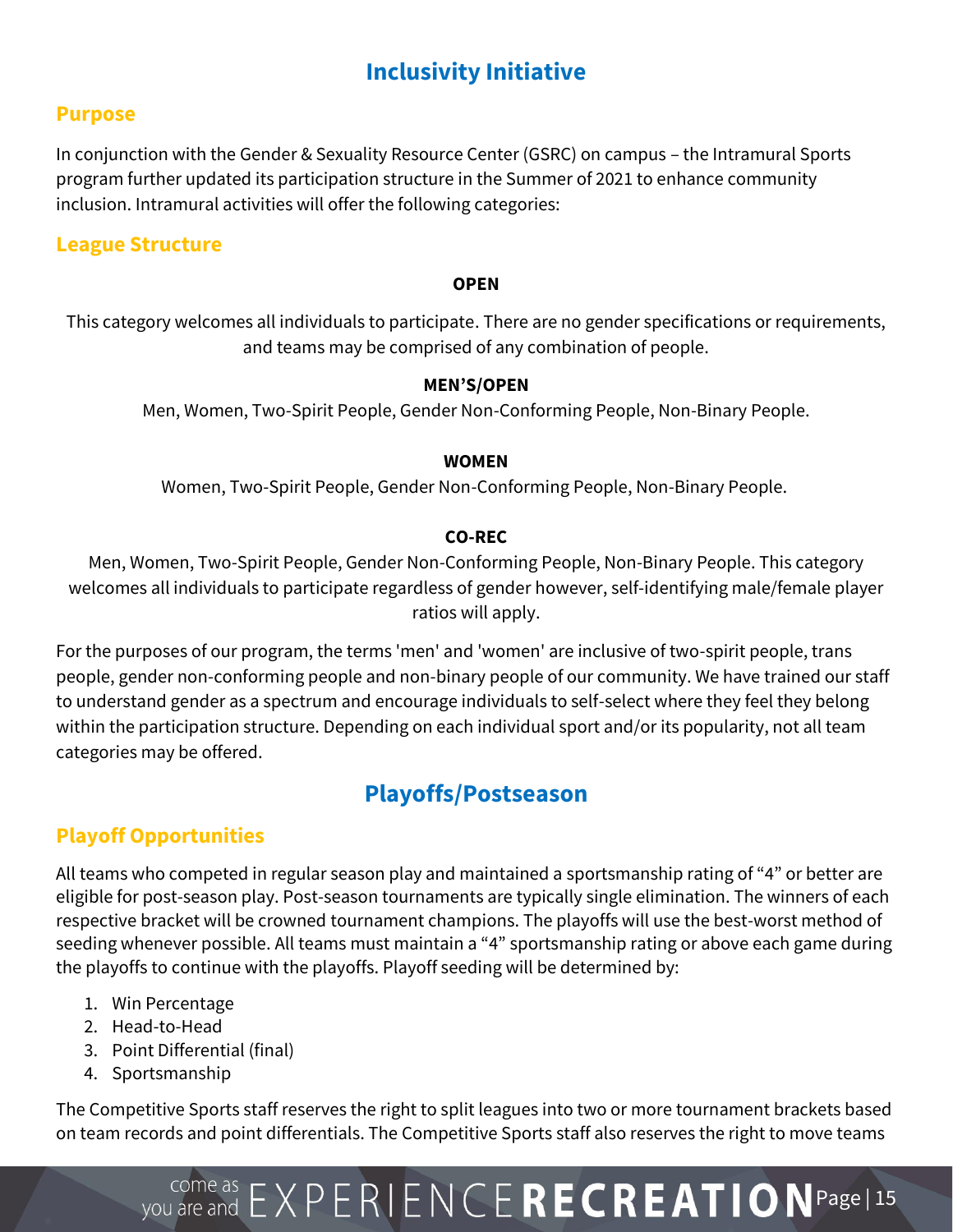out of their regular season division or league and into a more appropriate division or league playoff bracket if available.

## **Playoff Eligibility**

All participants on the IMLeagues team roster that are not suspended are eligible for playoff competition. Players may be added at any time throughout the season so long as the roster limit and team maximums are not exceeded.

## **Playoff Scheduling**

Post-season games will be played at different times and days than a team's regular season playing time. Therefore, teams should be prepared to play at any time. The playoff schedule will be posted by 5pm the day following the last day of regular season play. All team captains should check the tournament brackets immediately and direct any questions or game conflicts to the Competitive Sports staff. Prior to the playoff brackets being published, teams may contact the Competitive Sports Coordinator for game accommodations. There is no guarantee these accommodations will be met.

# **Equipment and Attire**

## **Equipment Statement**

The responsibility of getting equipment for an activity is specific to each sport. Specific rule sheets will outline this information for each sport. Team captains assume responsibility of their team's proper use and care of all equipment. The Competitive Sports staff takes precautions to make intramural activities as safe as possible for all participants. The Competitive Sports staff has the authority to ban the use of any equipment, personal property, or any items deemed hazardous to participants.

- Jewelry: All jewelry must be removed prior to participation. If jewelry cannot be removed, athletic tape must be used to cover said jewelry. If an individual participates without removing or covering jewelry, the individual and team may be subject to in-game penalties or removal from the contest.
- Medical Bracelets: Any medical bracelets may be worn during intramural contests. Medical bracelets must be taped with athletic tape with the medical information showing.
- Personal Fitness Trackers: Personal fitness trackers may be worn during intramural activities, but they must be safely secured. Intramural Sports does not assume responsibility in the event a fitness tracker is damaged during participation. In the event any participant is injured by a personal fitness device, the device must be removed.
- Hats/Caps: Hard-billed hats are not allowed, unless specifically stated in the sport rules. Soft caps (stocking caps and wool caps) are allowed during outdoor events. Nothing that is tied in a knot will be permitted.
- Footwear: Close-toed shoes are required whenever participating in intramural activities. Footwear deemed unsafe by the officials will be prohibited. Only tennis shoes, soft-soled, or molded rubber cleats are permitted in outdoor activities. No metal cleats are allowed.
- Braces: Any metal or non-pliable brace must be covered in a manner that none of the metal or hard covering is seen or felt. Competitive Sports staff will NOT have equipment to provide for covering. This equipment must be provided by the participant.
- Proper athletic equipment must be used. In general, no equipment should be worn or used which could result in the injury of others or oneself. A team caught using prohibited equipment may be subject to forfeit.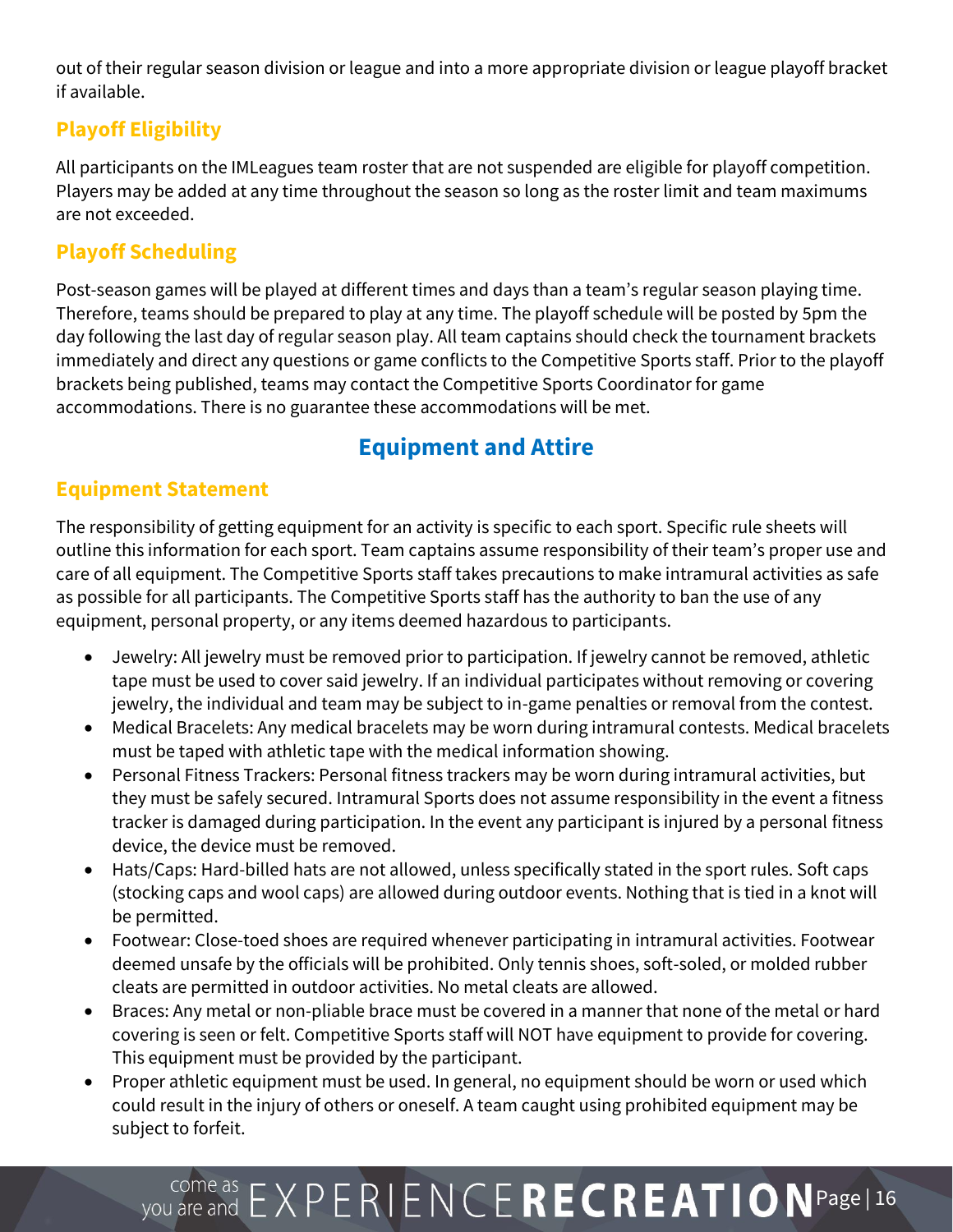# **Forfeits/Defaults**

## **Grace Period**

Intramural contests will begin at the scheduled game time. Final game time is determined by the official's and/or supervisor's watch/clock on each field/court. In case of an unavoidable delay (i.e. weather, etc.), the starting time may be adjusted at the discretion of the on-site Supervisor.

Game time is forfeit time! However, the opposing team captain will be offered the option of taking the win by forfeit or waiting for the minimum number of participants to arrive. The grace period is 10 minutes maximum. In the event the captain decides to wait, that decision is irreversible. The minimum number of participants for each sport will be listed on specific sport rule sheets.

## **Forfeit Policy**

A forfeit is given to a team if:

- A team fails to have the minimum number of participants required to start a game at the scheduled game time. The minimum number of participants for each sport will be listed on specific sport rule sheets.
- A team uses a player who is ineligible or participates under an assumed name.
- Continued unsportsmanlike conduct or unnecessary roughness.

Each forfeit will result in a loss for that team with a "2" Sportsmanship rating unless otherwise noted. Forfeited games will not be rescheduled.

## **Default Policy**

A default is granted if a team notifies the Competitive Sports office that they will not have the minimum number of participants required to start a game. Teams must call/email the Competitive Sports office by 3pm the day of an intramural activity, or by 12pm on Friday for events that take place on Saturday or Sunday.

- If a team calls after the deadline and a replacement can be found, the team will receive a "4" sportsmanship rating and a recorded loss.
- If a team calls after the deadline and a replacement cannot be found, the team will receive a "3" sportsmanship rating and a recorded loss.

All proper defaults made will result in a loss for that team with a "4" sportsmanship rating.

# **Sportsmanship**

## **Rating System**

The Intramural Sports program has developed this sportsmanship rating System with the purpose of making each individual participant responsible for their actions while participating in any intramural sport, activity, or event. A team's sportsmanship will be evaluated each game by the officials, reported and reevaluated by the supervisors, and then reviewed by the Competitive Sports office the next day. Sportsmanship ratings will be given based on the behavior of players, coaches, and spectators. They will also be judged on actions before, during, and after contests.

- "6" Good or exemplary sportsmanship.
- "5" Generally good sportsmanship.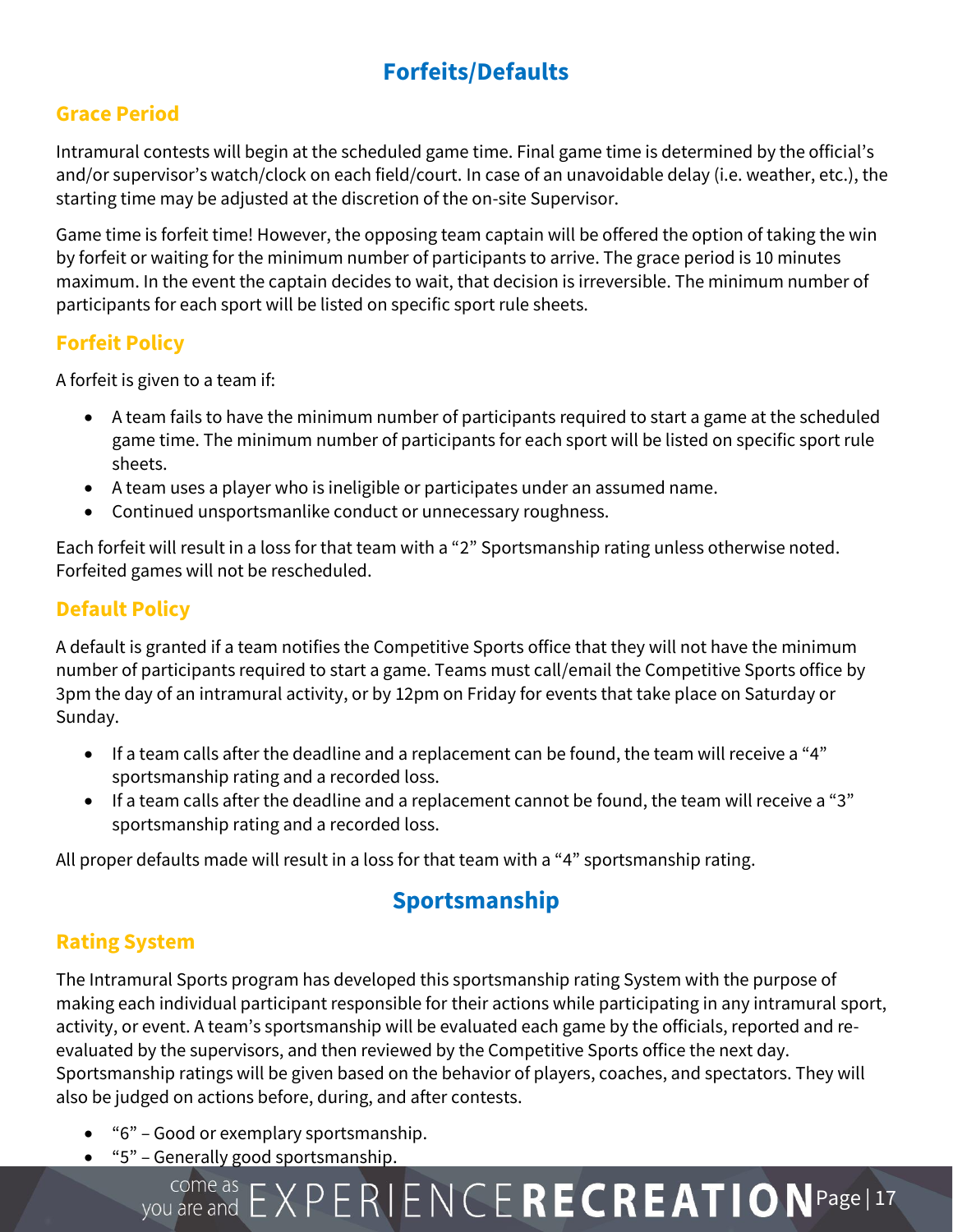- "4" Good sportsmanship with at least one player or incident that displayed por sportsmanship. If a team receives a technical foul, yellow card, unsportsmanlike conduct penalty, etc. they cannot receive higher than a "4."
- "3" Multiple players and/or incidents that displayed poor sportsmanship, or one player/incident of egregiously poor sportsmanship. If a player is ejected, the team can score no higher than a "3."
- "2" Poor sportsmanship displayed consistently throughout the contest with few/no examples of good sportsmanship.
- "1" Egregiously poor sportsmanship.

### **Examples of good sportsmanship**:

- Cooperation with officials, supervisors, and opponents
- Remain in control of yourself, teammates, and spectators and communicate respectfully with all involved
- Maintain a positive attitude
- Limit complaining and withholding from dissent

### **Examples of poor sportsmanship:**

- Exhibiting verbal and/or physical dissent towards officials, supervisors, and opponents
- Persistent questioning of calls
- Not adhering to warnings
- Lack of cooperation
- No control over oneself, teammates, or spectators
- Threatening behavior
- Providing false identification
- Use of alcohol or other drugs

### **Consequences for poor sportsmanship**

- A team must average a "4" sportsmanship rating or higher to be eligible for playoffs
- Once in the playoffs, the regular season average of a team's sportsmanship rating counts as one score, and the team must accordingly remain at or above a "4" for the remainder of playoffs
	- $\circ$  If a team's sportsmanship drops below a "4" in playoffs, they have a one game probationary period to get their rating above a "4." If they cannot mathematically obtain a "4," they do not receive a probationary game – and they are forfeited out of playoffs.

## **Player Conduct**

Players are held to a standard of good sportsmanship. If a player does not adhere to that standard, they can be removed from a contest by any Competitive Sports employee. If a player is ejected from a contest, they are immediately ineligible to play in all other contests until they meet with the Competitive Sports Coordinator. Sanctioning may range from intramural probation to expulsion from Recreation and Sport Operation programs and services for an indefinite amount of time. As a result of a player being ejected, his/her team may be removed from intramural competition for the remainder of the current sport season. If a player's conduct is deemed unacceptable by the Competitive Sports Coordinator, they may refer the player to the Dean of Students office and/or Student Conduct office for review. No reinstatement procedures will take place within intramural sports until the review has been completed by the appropriate office.

• Disrespect and/or dissent toward staff or officials – 1 week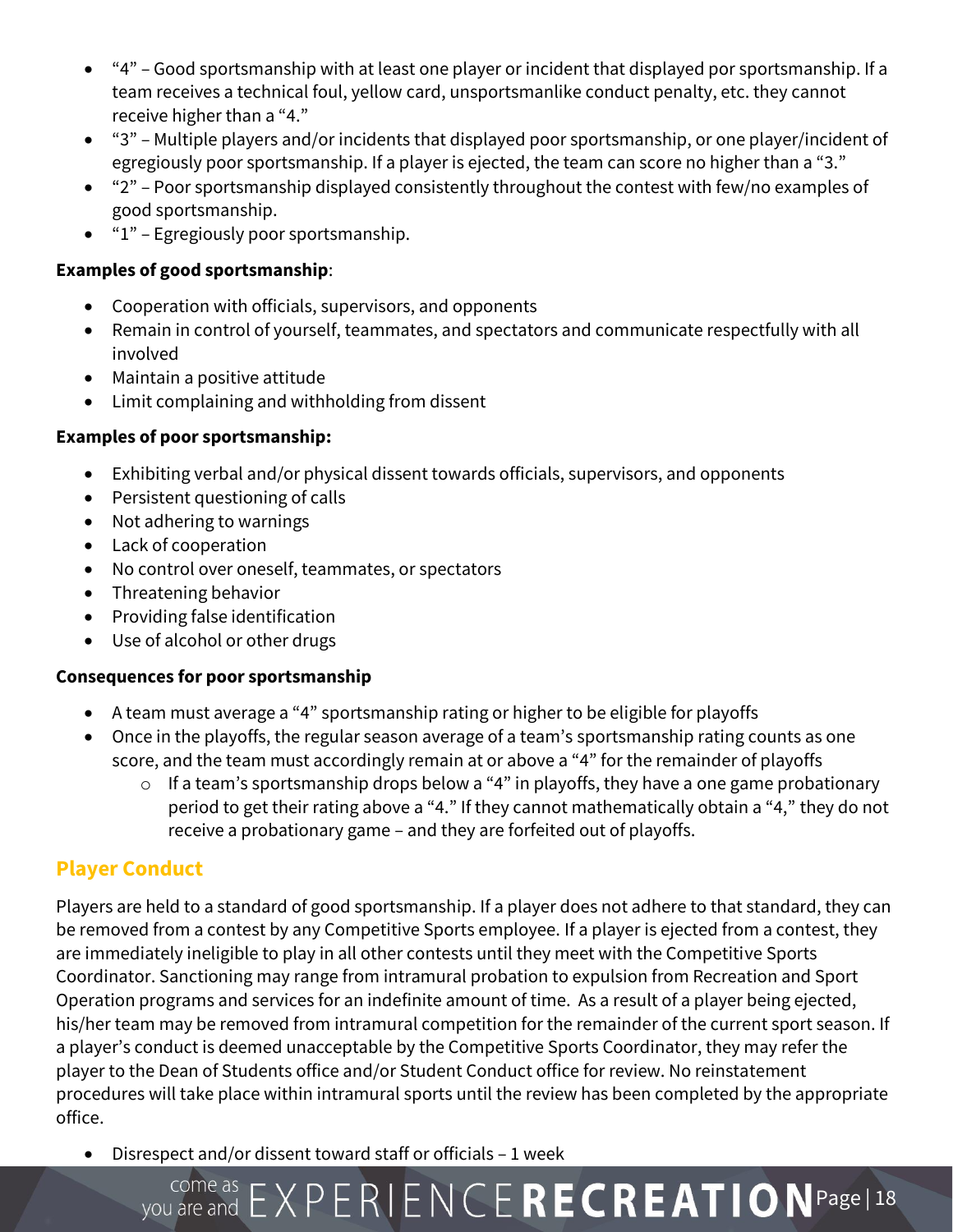- Unsportsmanlike or Combative Behavior 1 week
- Lying about one's identity (i.e. checking in under a false name) 2 weeks
- Intentionally contacting an opponent outside of the scope of the contest 2 weeks
- Playing under the influence of alcohol or drugs 1 semester
- Intentionally contacting a Competitive Sports staff member 1 year

### **Reinstatement Procedures**

Once the ejected/suspended participant schedules a meeting with the Competitive Sports Coordinator, they must arrive to the meeting in a timely manner. If the participant does not show up to the meeting without previously rescheduling, they will be unable to meet with the Competitive Sports Coordinator for an additional week. The meeting between the ejected participant and Competitive Sports Coordinator will determine the length of suspension for the individual. If a participant dies not agree with the suspension length, they can appeal to the Intramural Sports Advisory Board (see below).

If a suspended player plays while suspended, the team receives a "1" sportsmanship rating and the team is assessed a forfeit. To eliminate confusion of what players can and cannot play, the Competitive Sports office will email the player and their captain(s) to alert them of the suspension as soon as it happens. Once the player meets with the Competitive Sports Coordinator, the captain(s) will be alerted of when the individual becomes eligible again.

## **Intramural Sports Advisory Board**

The Intramural Sports Advisory Board is used as an appeals committee for suspensions handed down to participants by the Intramural Sports program. All appeals must be made within 24 hours of the original verdict. The board will render the final verdict in case of an appeal. The Advisory Board process will take a minimum of three (3) weeks to gather the team and set a hearing date. The suspended participant will not be eligible during the appeal process. The board consists of five individuals broken down as follows (one representative from each):

- Men's/Open Independent
- Women's/Open Independent
- Competitive Sports student staff
- Two (2) additional members from any of the above groups

The chairman of the board will be selected by the Recreation and Sport Operations department and will only vote on the decision if there is a split decision. Three (3) members of the board must be present for the appeal to be heard.

## **Protest Policies**

## **Participant Eligibility Protest**

A participant eligibility protest involves a team captain protesting the eligibility of his/her opponents. All eligibility protests must be submitted, in writing, to the Competitive Sports office by the next working day.

- 1. This form is reviewed by the Competitive Sports staff the next business day.
- 2. The participant(s) in question are investigated.
- 3. If the participant(s) are found to be ineligible, the team that used the ineligible participants shall forfeit the protested contest and the opposing team will receive the win.
	- a. First Offence: Forfeit loss and "3" sportsmanship rating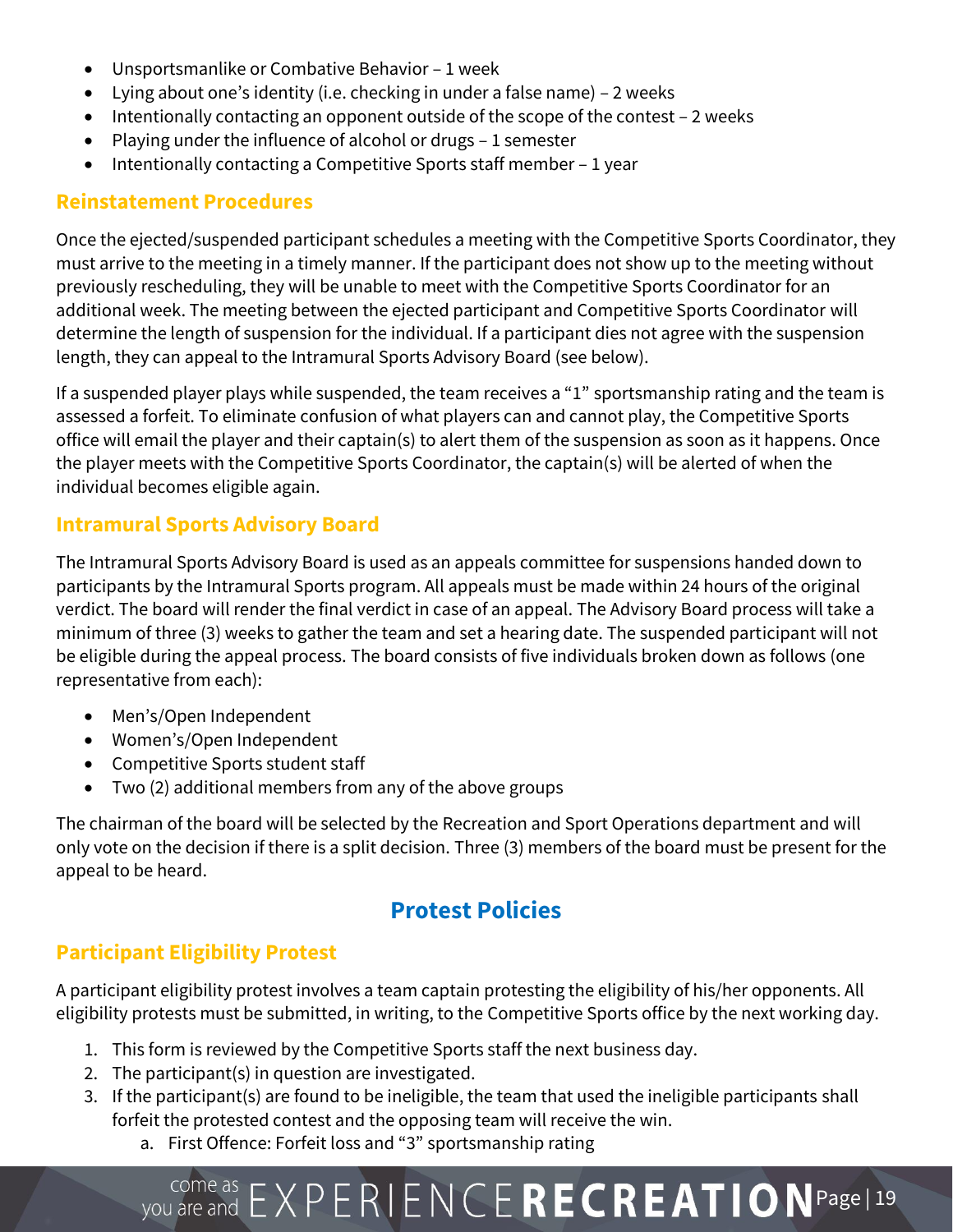b. Second Offence: Removal from league

## **Rule Interpretation Protest**

A rule protest involves a rule interpretation during an intramural contest. All rule protests must be made by the protesting team's captain in the presence of the officials, supervisor, and the opposing team's captain at the time and place of the incident. Once play has resumed, no protests on past plays are acceptable. *NO PROTESTS WILL BE ACCEPTED ON THE JUDGEMENT CALL OF THE OFFICIAL*.

- 1. The protesting team captain shall fill out the Protest Form before the next 'live ball' situation.
- 2. The game is then played with the original ruling.
- 3. The protest is reviewed by the Competitive Sports office the next business day.
- 4. A ruling shall be made by the Competitive Sports Coordinator.
	- a. If the protest is not accepted, the result of the game shall stand.
	- b. b. If the protest is accepted, the game shall be replayed with the right ruling from the time of the protest.

# **Student Employment**

## **Officiating Opportunities**

Experience is not required to become an Intramural Sports Official. The Competitive Sports staff will train all officials before sporting events begin. Intramural Sports Officials earn minimum wage with pay increases each year. Officials are encouraged to become WIAA certified in sports of interest.

## **Expectations of Intramural Officials**

The Intramural Sports program recognizes everyone is a student first. We will not jeopardize your status as a student with unreasonable or unjustifiable job demands. One of the best perks of being an Intramural Official is the flexibility it provides. By accepting employment with us, however, you are accepting a commitment for which you are responsible positive attitude and professionalism towards participants and colleagues contribute greatly to the overall quality and success of the program. Officials of the Intramural Sports program must know and perform all responsibilities related to their job.

## **Hiring Process**

Recreation and Sport Operations offers a vast number of employment opportunities, particularly for students. For more information, visit[: https://www.uwec.edu/recreation/employment/](https://www.uwec.edu/recreation/employment/)

The Department of Recreation and Sport Operations is one of the largest employers on campus, providing experiences that connect academic learning with self-discovery and growth. Recreation provides opportunities for the practical application of skills necessary to be successful both inside and outside the classroom in an environment that is positive, supportive, and fun! We engage the university community in a wide variety of inclusive programs, services, and facilities that allow for social interaction, improved health, and overall well-being. Benefits of working for Recreation and Sport Operations include:

- Competitive pay
- Skill development
- Real world experiences
- Flexible work schedules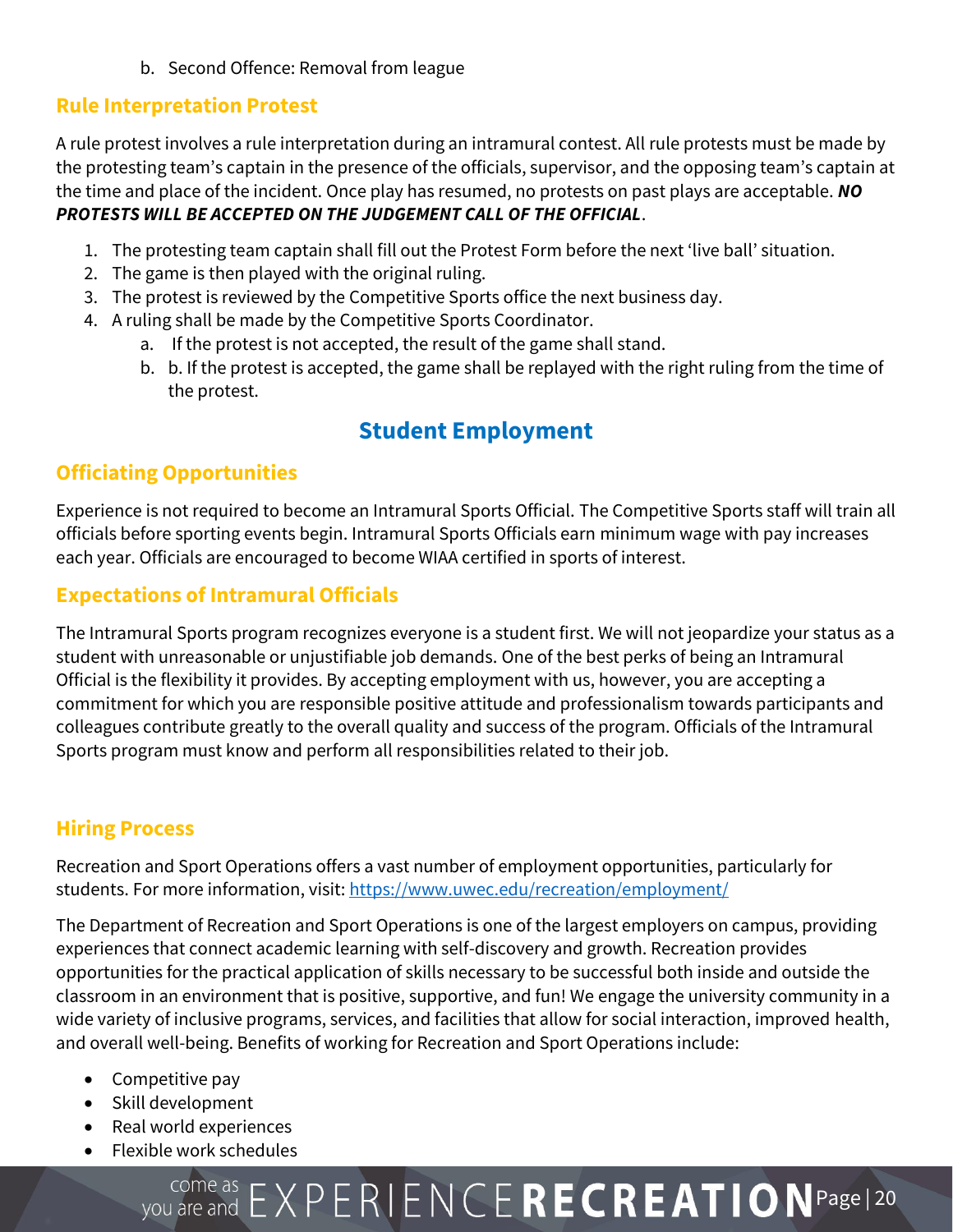- Leadership opportunities
- Financial support for trainings

## [Apply Today!](https://uweauclaire.qualtrics.com/jfe/form/SV_7Qy34rR0CKg0GJD?Q_JFE=qdg)

## **Extramural Tournaments**

Some sports will have state, regional, or national post-season tournaments. All UWEC Intramural Sports teams can participate in these tournaments. The Intramural Sports program may pay the entry fee to these tournaments. Lodging and travel expenses are not typically included in any fees paid for by the Intramural Sports program. Many of the tournaments are offered through NIRSA. More information about theses tournaments can be found here[: http://play.nirsa.net/nirsa-championship-series/](http://play.nirsa.net/nirsa-championship-series/)

## **Contact Information**

**Office:** Hilltop Center, Room 105

**Phone:** 715-836-3950

**Email:** [compsports@uwec.edu](mailto:compsports@uwec.edu)

**Website:** <https://www.uwec.edu/recreation/competitive-sports/>

## **Competitive Sports Staff**

#### **Garrett Larson**

Competitive Sports Coordinator

Office: 715-836-5732

Email[: larsoga@uwec.edu](mailto:larsoga@uwec.edu)

#### **Andy Jepsen**

Recreation and Sport Operations Director

Office: 715-836-2176

Email[: jepsenan@uwec.edu](mailto:jepsenan@uwec.edu)

#### **Sharon Breed**

Financial Specialist

Office: 715-836-4064

Email[: breedsa@uwec.edu](mailto:breedsa@uwec.edu)

#### **Sheryl Poirier**

Assistant Director of Programs

Office: 715-836-2845

Email[: poiriesj@uwec.edu](mailto:poiriesj@uwec.edu)

# $P_{\text{you are and}}$   $E \times P$   $E$   $R$   $I$   $E \cap C$   $E$   $R$   $E$   $C$   $R$   $E$   $A$   $T$   $I$   $O$   $N$   $P$ age  $|21$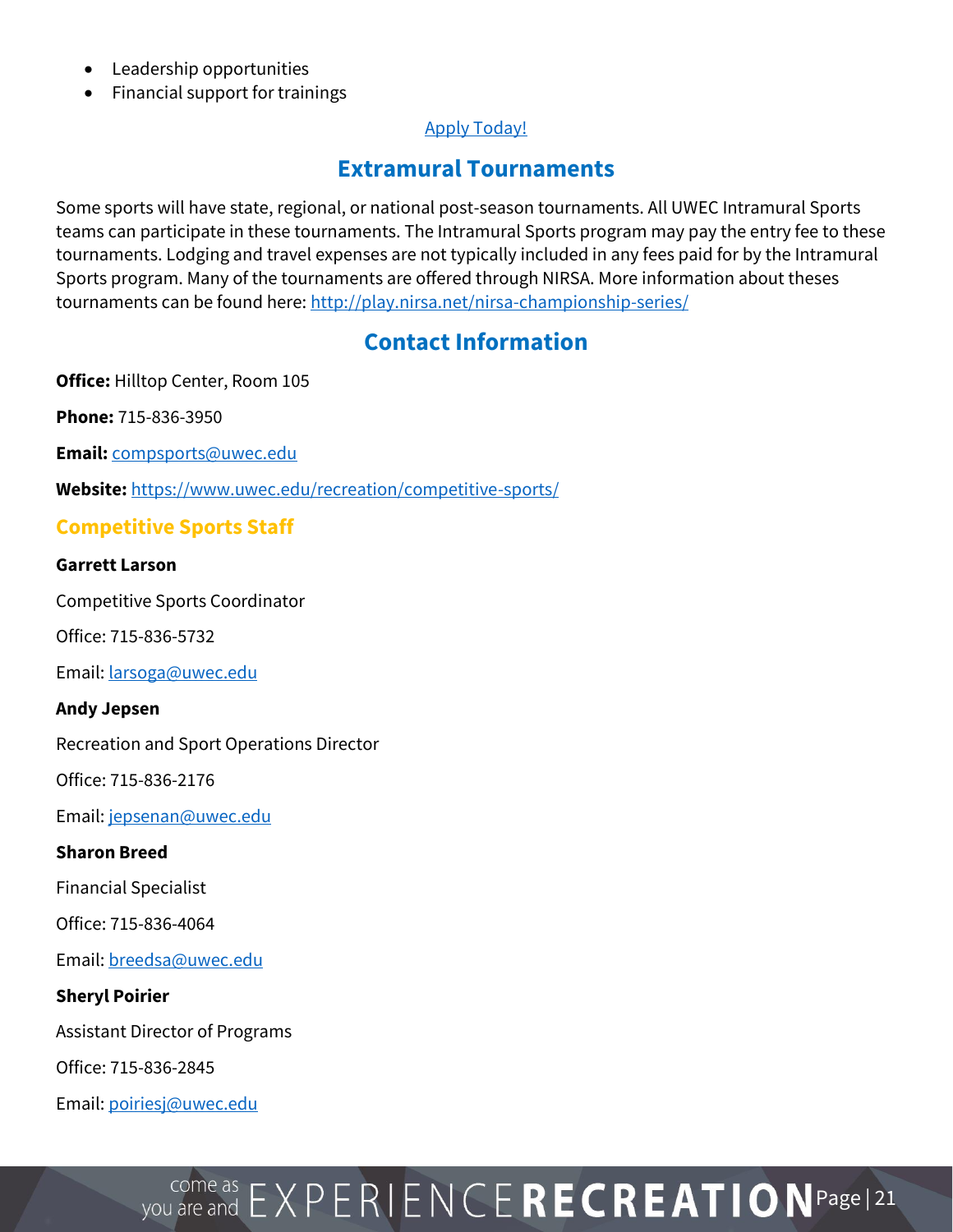## **Al Wiberg**

Assistant Director of Operations

Office: 715-836-5601

Email[: wibergad@uwec.edu](mailto:wibergad@uwec.edu)

## **Tamara Brunschmid**

University Services Program Associate

Office: 715-836-2546

Email[: brunsct@uwec.edu](mailto:brunsct@uwec.edu)

## **Social Media**

Facebook: @uwecintramuralsports

Twitter: @UwecRecreation

Instagram: @uwec\_intramurals

# **Important Phone Numbers**

| <b>Contact</b>                                  | <b>Number</b> |
|-------------------------------------------------|---------------|
| Any Emergency Situation                         | 911           |
| Eau Claire Police Department                    | 715-839-4972  |
| <b>UWEC Police Department</b>                   | 715-836-2222  |
| Ambulance Service                               | 715-839-5012  |
| Eau Claire Fire Department                      | 715-836-5012  |
| <b>National Weather Service</b>                 | 952-361-6670  |
| <b>Wisconsin Road Conditions</b>                | 511           |
| <b>Minnesota Road Conditions</b>                | 511           |
| Poison Control                                  | 800-222-1222  |
| <b>HSHS Sacred Heart Hospital</b>               | 715-717-4121  |
| <b>Student Health Services</b>                  | 715-836-5360  |
| <b>Competitive Sports Office</b>                | 715-836-3950  |
| Recreation and Sport Operations Business Office | 715-836-3377  |
| <b>Competitive Sports Coordinator</b>           | 715-836-5732  |
| McPhee Physical Education Center                | 715-836-2546  |

# **Location of Recreational Facilities**

## • **Hilltop Recreation Center**

- o 15 Garfield Avenue, Eau Claire, WI 54701
- o Upper Campus
- o Same building as upper campus dining hall
- **Bollinger Fields**
	- o 990 West Hamilton Avenue, Eau Claire, WI 54701